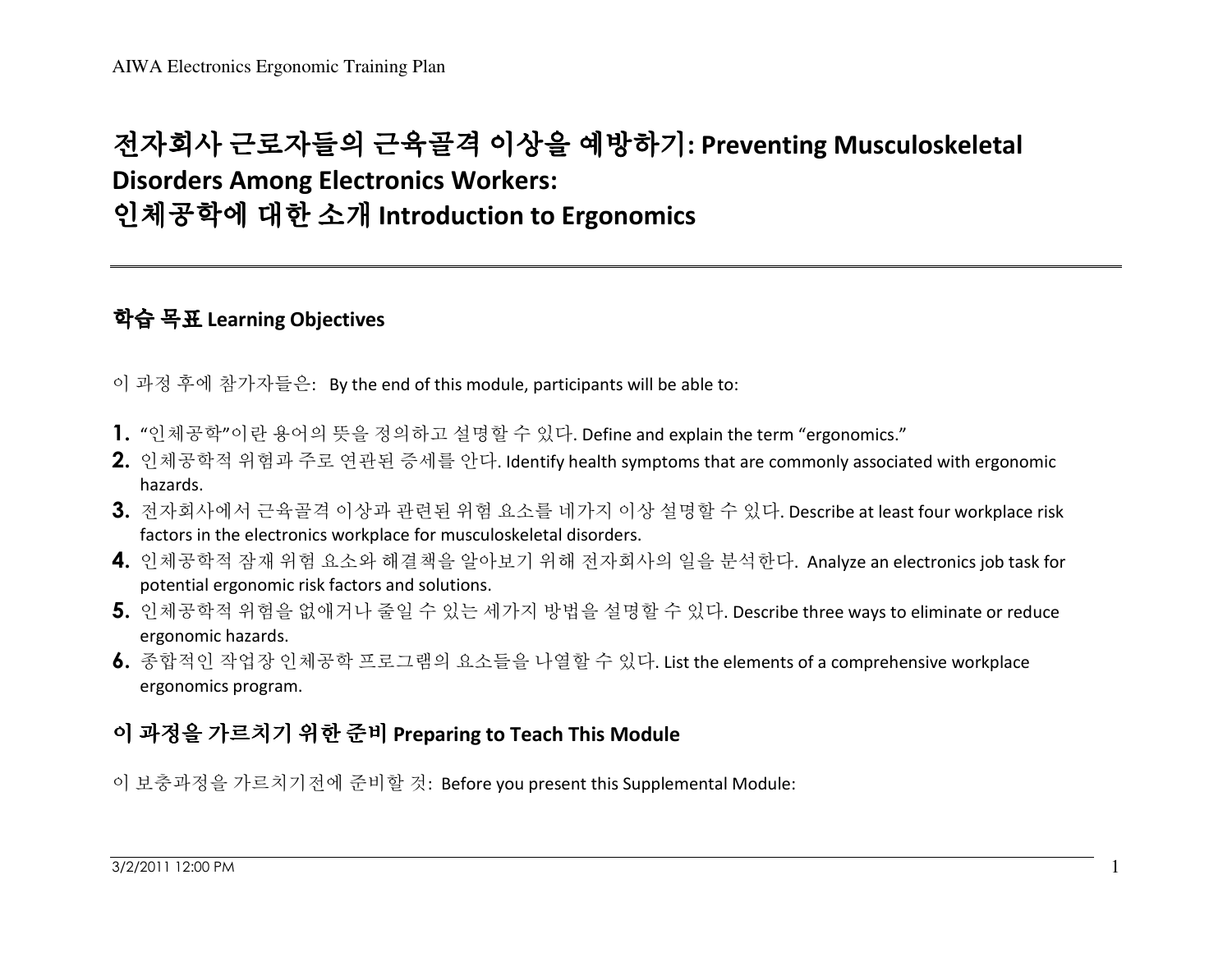- 1. 큰 차트, 마커펜, LCD 프로젝터, 스크린, 파워포인트 자료, "인체공학과 전자회사 근로자들(Ergonomics and Electronics Workers) " 가져가기 Bring a flipchart, markers, LCD projector, and screen, and PowerPoint presentation, "Ergonomics and Electronics Workers".
- 2. "인체공학적 컨트롤이란 무엇인가?"라는 자료표 <sup>와</sup> "인체공학적 문제점을 해결하기"라는 Worksheet #1 <sup>을</sup> 참여자마다 한 부씩 돌아갈 수 있도록 준비한다. Obtain Factsheet "What are Ergonomic Controls?" and Worksheet #1,<br>"Solving Ergonomic Problems" one for each particinant "Solving Ergonomic Problems" one for each participant.
- 3. 큰 종이에 꽉차도록 사람의 윤곽을 그리고 "신체 지도"라고 부른다. 뒤의 예를 참조할 <sup>것</sup>. Draw a rough outline of a human body on a large sheet of flipchart paper. The drawing should fill the page. This is a "body map." See example on page 5.
- 4. 빨간 동그라미 스티커를 한세트 준비한다. Obtain sets of red sticker dots.

## 트레이닝 수업 계획안 Training Lesson Plan<br>㈜ 시간 2 시간 10 분 Total time: 2 hours. 10 minutes)

(총 시간: 2 시간 10 분 Total time: 2 hours, 10 minutes)

| 활동                                                                             | 시간          | 자료 및 도구                        |
|--------------------------------------------------------------------------------|-------------|--------------------------------|
| <b>Activity</b>                                                                | <b>Time</b> | <b>Materials and Resources</b> |
| A. 선행 테스트 Pre-Test                                                             | 10 분        | ■ 선행 테스트 Pre-test              |
| 참여자들은 트레이닝에서 다룰 인체공학의 기본 개념에 관해 간단한 5 개의 사지                                    | 10 minutes  |                                |
| 선다형문제를 풀어본다. Participants take a short (5 questions) multiple choice pre-      |             |                                |
| test on the basic concepts of ergonomics that will be covered in the training. |             |                                |
| B. 과정에 대한 소개 Introduction to the Module.                                       | 10 부        | 슬라이드#1,목표<br>$\blacksquare$    |
| 강사는 목표와 일정을 발표한다. 그리고나서 클라스에서 인체공학의 정의에 대한                                     | 10 minutes  | Slide #1, Objectives.          |
| 여러 아이디어를 자유롭게 나눠본다. The instructor presents the objectives and                 |             | ■ 슬라이드#2, 일을                   |
|                                                                                |             |                                |

 $1$  LaDou, Joseph. Occupational Hazards in the Microelectronics Industry, Lippincott Williams & Wilkins, 2007 - Medical - 1884 pages, 4th Ed.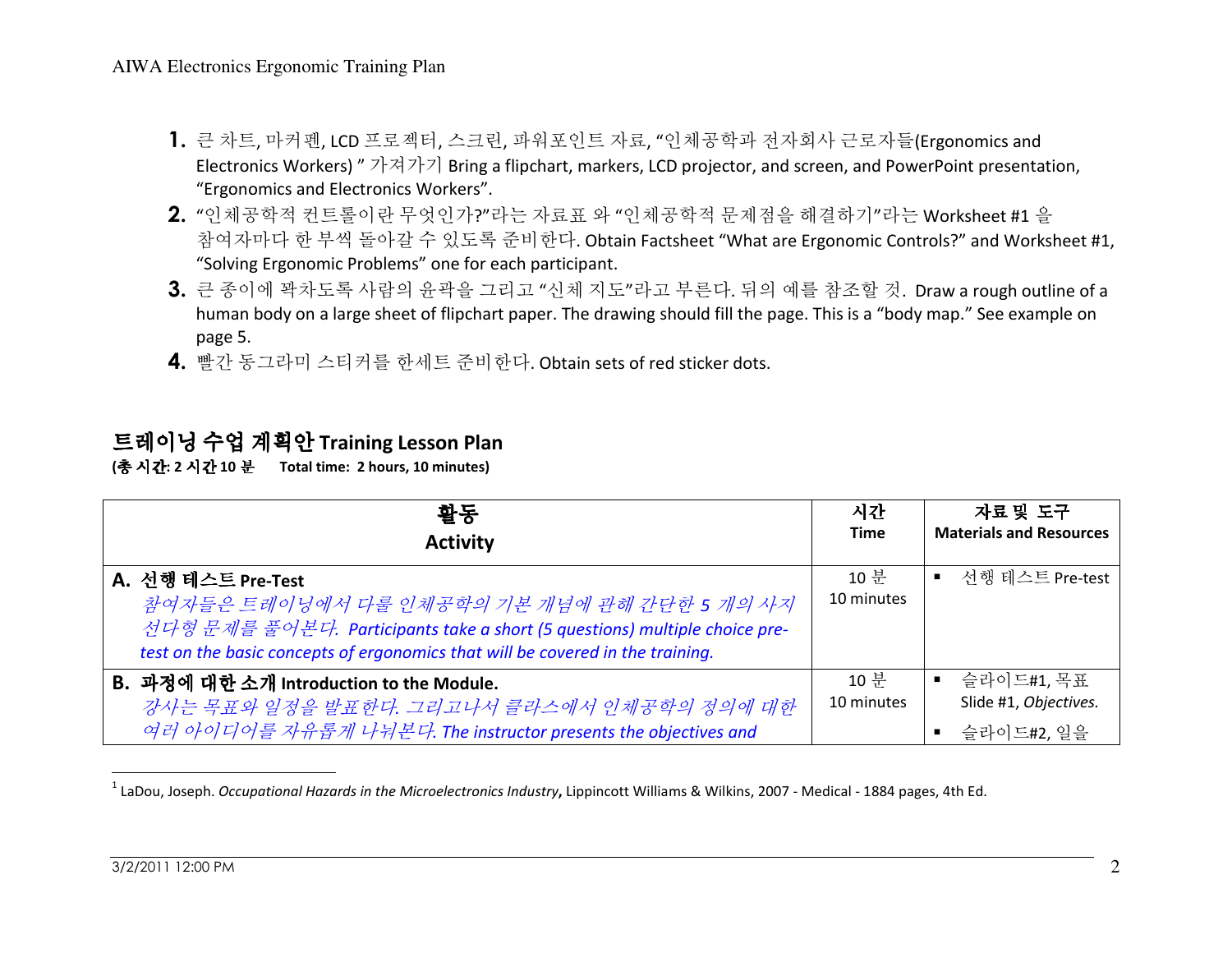| 활동<br><b>Activity</b>                                                                                                                                                                                                                                                                                                                                                                                                                                                                                                                                                                        | 시간<br><b>Time</b> | 자료 및 도구<br><b>Materials and Resources</b>                |
|----------------------------------------------------------------------------------------------------------------------------------------------------------------------------------------------------------------------------------------------------------------------------------------------------------------------------------------------------------------------------------------------------------------------------------------------------------------------------------------------------------------------------------------------------------------------------------------------|-------------------|----------------------------------------------------------|
| agenda. The class then brainstorms a definition of ergonomics.<br>근로자들은 신체 움직임, 자세, 도구, 장비, 신체적, 조직적 환경등을 포함한 이<br>방면의 연구에 대한 여러가지 분야를 접해본다. Workers explore the broad aspects<br>of this area of study, including body movements, positions, tools, equipment, physical<br>and organizational environments.<br>아이디어를 나누고, 질문하고 답하는 과정을 통해, 이 시간은 참가자들에게<br>일반적인 주제를 알려주고, 그들의 선행 지식 및 경험 정도를 가늠할 수 있게된다.<br>Through a brainstorm and question & answer dialogue, this section presents the<br>general topic, and gauges the level of prior knowledge and experience of the<br>participants. |                   | 근로자에게 맞추기<br>Slide #2, Fitting the<br>Job to the Worker. |
| 1) 이 트레이닝에서 어떤 것을 다룰 것인지 설명한다. 슬라이드 #1 인 "트레이닝<br>목표" 를 보여주고, 참가자들에게 다음을 이야기 한다: Explain what will be covered<br>in this training. Show Slide #1, Training Objectives, and tell the class:                                                                                                                                                                                                                                                                                                                                                                                                   |                   |                                                          |
| 이 트레이닝에서 우리는 인체공학적 위험요소들과 그로 인한 근육 골격 이상을<br>예방할 수 있는 방법에 대해 중점을 둘 것입니다. 이 트레이닝을 마친 후 다음과<br>같은 것을 할 수 있게 되는 것이 우리의 목표입니다: In this training we will focus on<br>ergonomic hazards and how to prevent the musculoskeletal disorders that they can<br>cause. Our objectives are that by the end of this training, you will be able to:                                                                                                                                                                                                                                                         |                   |                                                          |
| "인체공학"이라는 용어를 정의하고 설명할 수 있다. Define and explain the term<br>"ergonomics."<br>어떤 증상들이 주로 인체공학적 위험과 관련되있는지 밝혀볼 수 있다. Identify<br>health symptoms that are commonly associated with ergonomic hazards.<br>전자회사에서 볼 수 있는 근육 골격 이상과 관련된 위험 요소들을 4 가지 이상<br>설명할 수 있다. Describe at least four workplace risk factors in the electronics                                                                                                                                                                                                                                                             |                   |                                                          |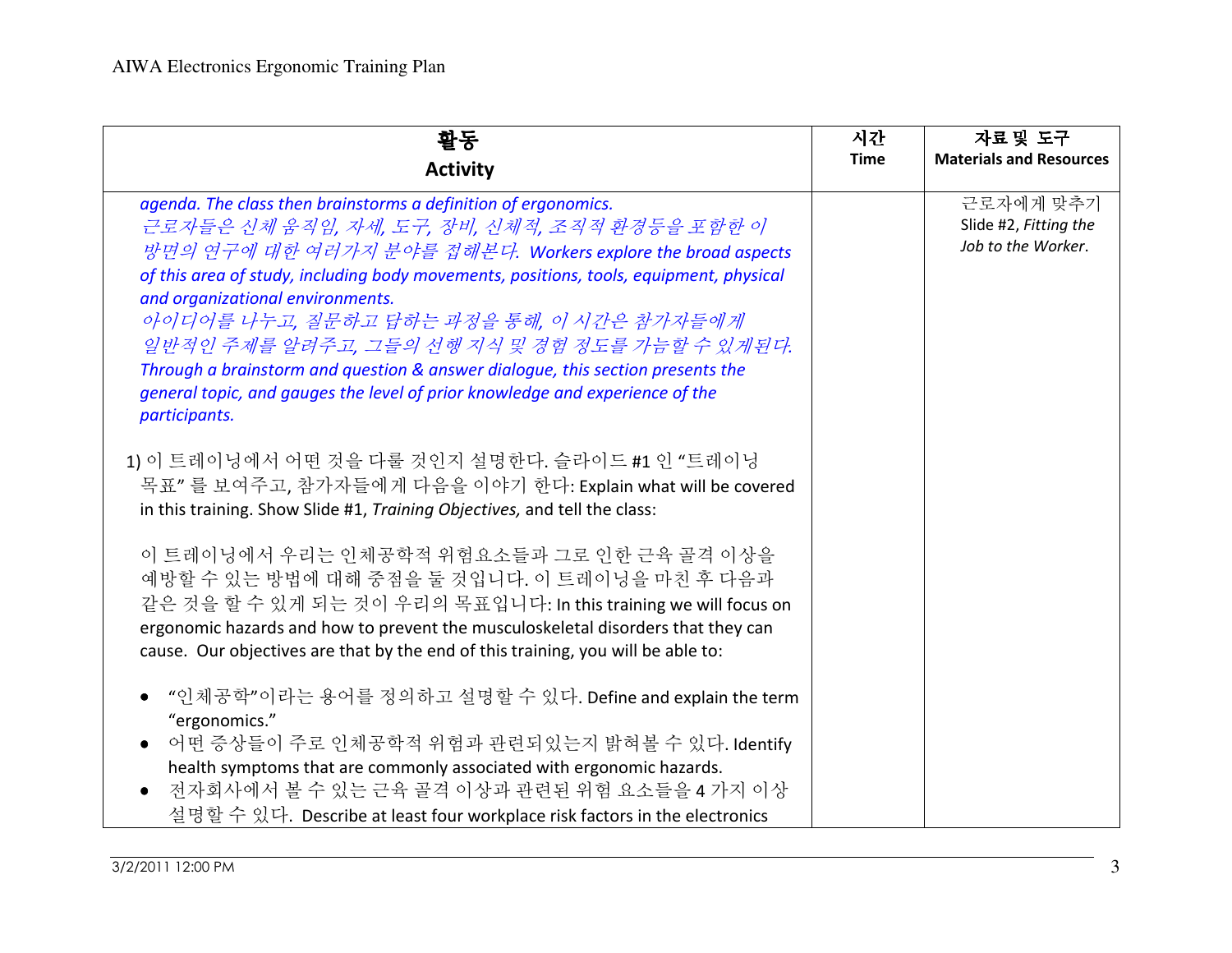| 활동                                                                                                                                                                                                                                                                                                                                                                                                    | 시간<br><b>Time</b> | 자료 및 도구<br><b>Materials and Resources</b> |
|-------------------------------------------------------------------------------------------------------------------------------------------------------------------------------------------------------------------------------------------------------------------------------------------------------------------------------------------------------------------------------------------------------|-------------------|-------------------------------------------|
| <b>Activity</b>                                                                                                                                                                                                                                                                                                                                                                                       |                   |                                           |
| workplace for musculoskeletal disorders.<br>전자회사 업무를 분석하여 잠재적 인체공학적 위험 요소들과 해결책에 대해<br>알아본다. Analyze an electronics job task for potential ergonomic risk factors and<br>solutions.<br>인체공학적 위험을 줄이거나 제거할 수 있는 세가지 방법을 설명한다. Describe<br>three ways to eliminate or reduce ergonomic hazards.<br>종합적인 작업장 인체공학 프로그램의 요소들을 나열한다. List the elements of<br>a comprehensive workplace ergonomics program. |                   |                                           |
| 2) 클라스에서 다음을 질문한다: Ask the class:                                                                                                                                                                                                                                                                                                                                                                     |                   |                                           |
| "인체공학"이 무슨 뜻입니까? Who can tell me what the word "ergonomics"<br>means?                                                                                                                                                                                                                                                                                                                                 |                   |                                           |
| 참가자들의 대답을 기다려 그 대답을 큰 종이에 적어나간다. Wait for people's<br>responses and list them on a flipchart page.                                                                                                                                                                                                                                                                                                    |                   |                                           |
| 3) 슬라이드 #2, "일을 근로자에게 맞추기"를 보여준다. 클라스의 대답과<br>슬라이드에서 보여주는 정의를 비교한다. 다음을 설명한다: Show Slide #2,<br>Fitting the Job to the Worker. Compare the class responses to the definition on the<br>Slide. Explain:                                                                                                                                                                                                |                   |                                           |
| 인체공학 분야는 근로자들과 업무 간에 조화를 추구합니다.<br>인체공학자들은 다음을 연구합니다. The field of ergonomics looks at the fit<br>between workers and their jobs. Ergonomists study:                                                                                                                                                                                                                                                  |                   |                                           |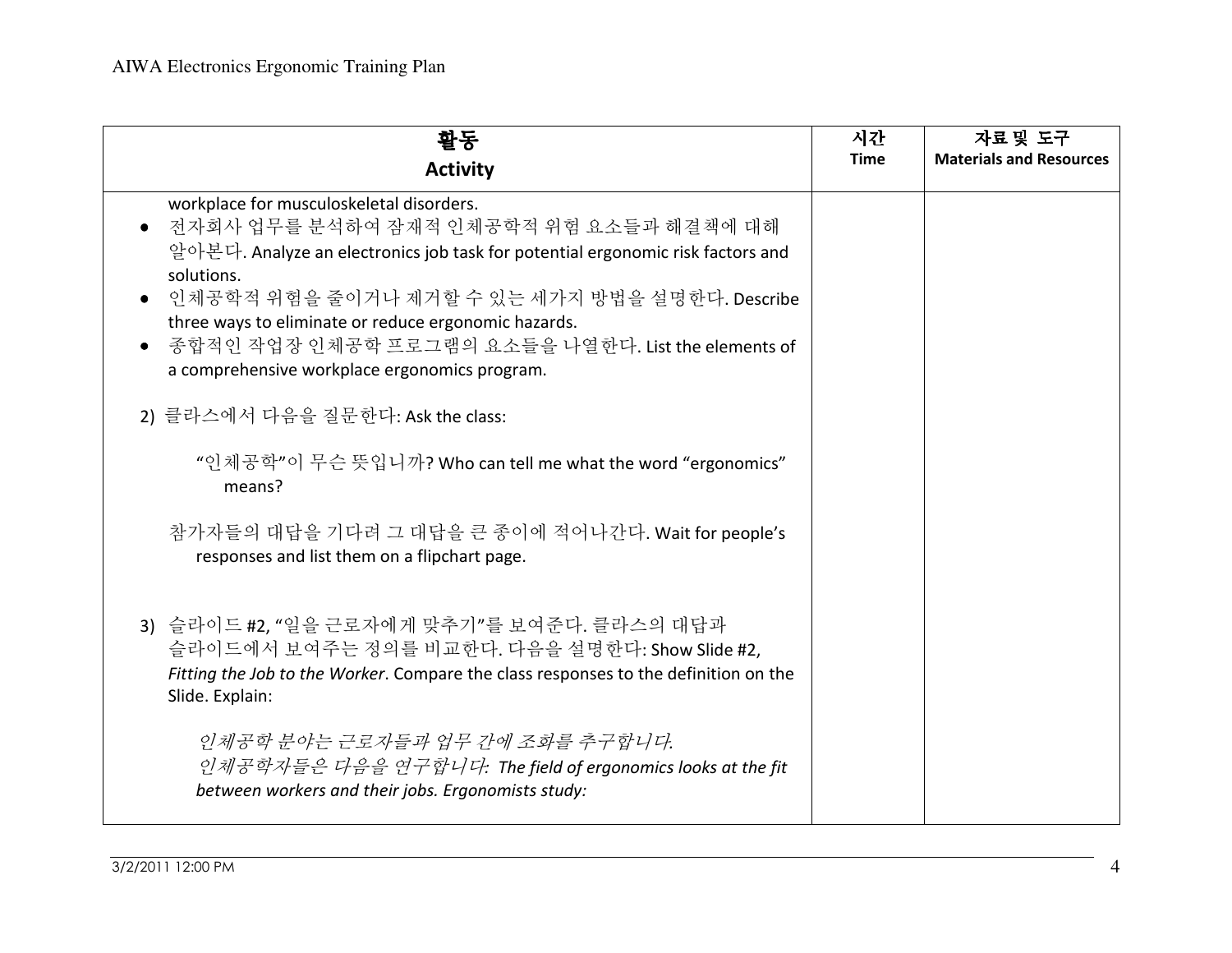| 활동                                                                                                                                                                                                                                                                                                                                                                                                                                                                                                                                                                | 시간          | 자료 및 도구                        |
|-------------------------------------------------------------------------------------------------------------------------------------------------------------------------------------------------------------------------------------------------------------------------------------------------------------------------------------------------------------------------------------------------------------------------------------------------------------------------------------------------------------------------------------------------------------------|-------------|--------------------------------|
| <b>Activity</b>                                                                                                                                                                                                                                                                                                                                                                                                                                                                                                                                                   | <b>Time</b> | <b>Materials and Resources</b> |
| ■ 일하는 데 어떤 몸의 동작과 자세를 취하는가 What body movements and<br>positions people use when they work.<br>■ 어떤 도구와 장비를 사용하는가 What tools and equipment they use.<br>■ 물리적 환경(온도, 소음, 채광 등) The physical environment (temperature,<br>noise, lighting, etc.).<br>관리적 환경(마감일, 팀워크, 감독 체계 등) The organizational<br>$\blacksquare$<br>environment (deadlines, teamwork, supervision, etc.).<br>이런 요소들 중 근로자들에게 상해나 질병을 야기할 수 있는 것이<br>$\blacksquare$<br>$\mathcal{Q} \rightarrow \mathcal{Z}$ Whether any of these factors may place a worker at risk of injuries<br>or illnesses. |             |                                |
| 인체공학의 목적은 근로자들이 일에 맞추는 것이 아니라 일터의 환경과 일에<br>관련된 요구가 근로자 개인과 맞게 하는 것입니다. (슬라이드 #2) The goal of<br>ergonomics is to fit workplace conditions and job demands to the capabilities of the<br>individual worker, instead of making the worker fit the job.<br>(Slide #2 language)                                                                                                                                                                                                                                                                                      |             |                                |
| 도구, 일, 장비가 디자인이 좋지않아서 근로자에게 잘 맞지 않을 수 있습니다. 이런<br>경우, 근골격 이상의 위험도가 높아집니다. 근골격 이상은 가장 보편화된 직업<br>상해로서 근로자와 회사 양쪽 다 큰 비용이 듭니다. Tools, tasks, and equipment<br>may be poorly designed, so they don't fit workers and their bodies properly. This can<br>put workers at increased risk of musculoskeletal disorders. Musculoskeletal disorders<br>are among the most common job injuries, and are very costly for both workers and<br>employers.                                                                                                                      |             |                                |
| 반도체 칩을 만드는 산업에 종사하는 근로자들에 대한 연구에 따르면, Studies of<br>workers in the semiconductor chip making industry have have shown that                                                                                                                                                                                                                                                                                                                                                                                                                                        |             |                                |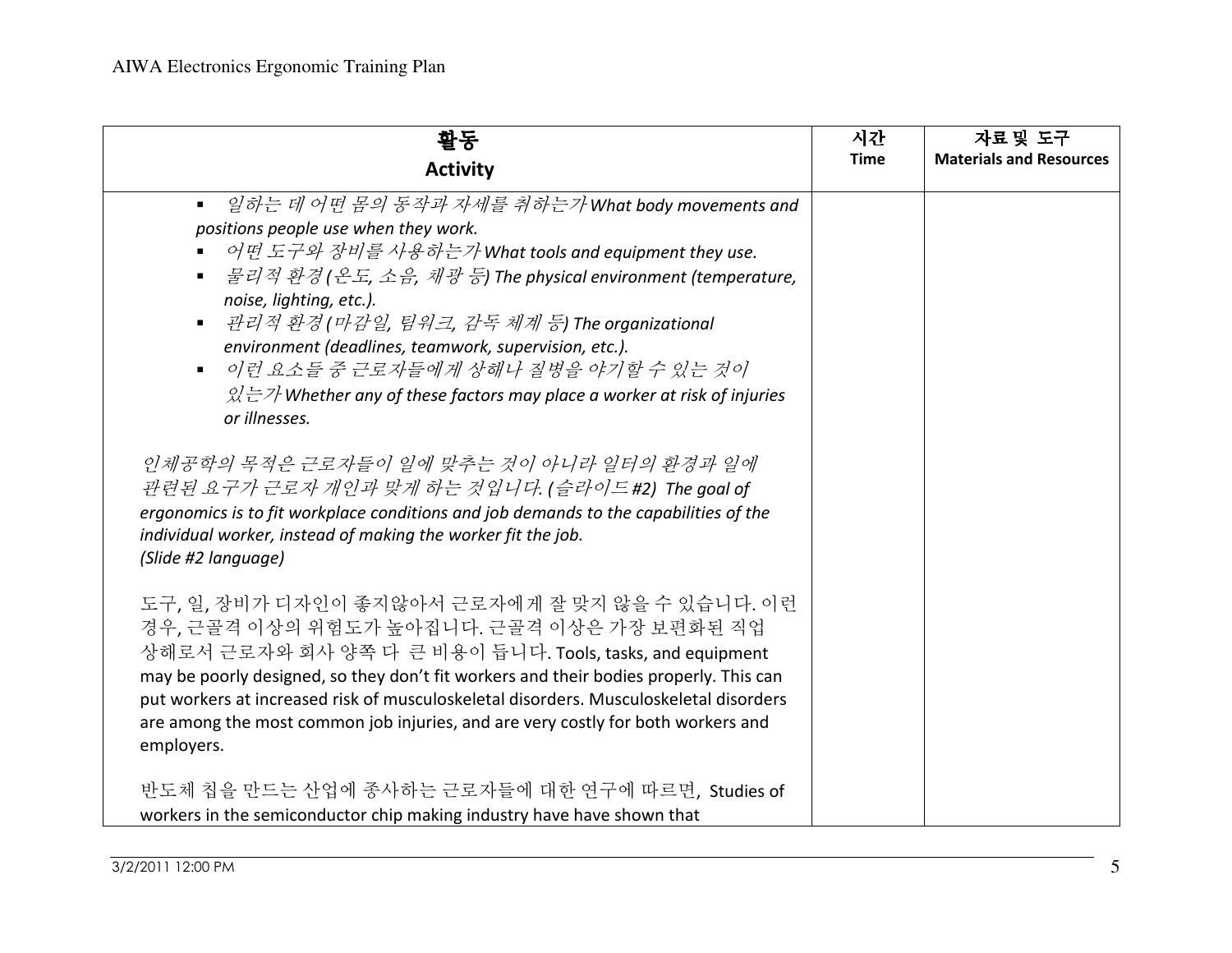| 활동                                                                                                                                                                                                                                                                                                                                                                                                                                                                                                                                                                                                                                                                                                                                                                                                                                                                                                                                                           | 시간                 | 자료 및 도구                                                                                      |
|--------------------------------------------------------------------------------------------------------------------------------------------------------------------------------------------------------------------------------------------------------------------------------------------------------------------------------------------------------------------------------------------------------------------------------------------------------------------------------------------------------------------------------------------------------------------------------------------------------------------------------------------------------------------------------------------------------------------------------------------------------------------------------------------------------------------------------------------------------------------------------------------------------------------------------------------------------------|--------------------|----------------------------------------------------------------------------------------------|
| <b>Activity</b>                                                                                                                                                                                                                                                                                                                                                                                                                                                                                                                                                                                                                                                                                                                                                                                                                                                                                                                                              | <b>Time</b>        | <b>Materials and Resources</b>                                                               |
| • 이 근로자들은 여러 인체공학적 상해를 겪고 있다. These workers suffer<br>many ergonomic injuries<br>12 가지의 근육골격 이상 증상 중 7 가지가 이 근로자들에게 훨씬 많이<br>$\bullet$<br>나타났다. Seven of 12 musculoskeletal symptoms were much more common<br>among these workers.<br>이 근로자들에게 팔, 팔뚝, 손의 증상들이 흔하다. Arm, forearm, and hand<br>$\bullet$<br>symptoms were more common among these workers.<br>장시간 서있는 것이 다리의 통증의 원인이 될 수 있다. Standing for a long<br>$\bullet$<br>time can cause leg pain<br>장시간 앉아 있는 것이 목과 어깨 통증의 원인이 될 수 있다. Sitting for a long<br>time can cause neck and shoulder pain<br>장시간 구부리는 것이 어깨와 팔, 등, 다리 통증의 원인이 될 수 있다.<br>Bending for a long time can cause shoulder, arm, back, and leg pain.<br>한 자세를 지속하는 것이나 특정한 동작을 계속하는 것은 근골격 통증을<br>유발할 수 있다. Spending too much time in particular postures and<br>movements can cause musculoskeletal pain<br>너무 오랜 시간 일하는 것도 이런 통증을 유발 할 수 있다. Too many hours<br>$\bullet$<br>doing a job task can cause this type of pain, too. $1$ |                    |                                                                                              |
| C. 어디가 아픈가? Where Does It Hurt?<br>이 클라스는근로자들이 일을 하고 난 후 통증을 느끼는 곳이 어디인지<br>"신체지도"를 사용하여 직접 보여주는 시간이다. The class uses a "body map"<br>interactive activity to show where workers might feel pain after a day's work. $\Box \vec{\Xi}$                                                                                                                                                                                                                                                                                                                                                                                                                                                                                                                                                                                                                                                                                                                        | 20 분<br>20 minutes | Slide #3, Terms for<br>Ergonomic Injuries.<br>$\blacksquare$<br>Flipchart-sized body<br>map. |
| 활동으로, 참가자들은 신체지도에 통증을 느끼는 부분에 동그란 스티커를 붙이고<br>증상에 대해 설명한다. As a group exercise, participants will post dots on a body map<br>to identify areas of pain and describe symptoms. 클라스에서 이 증상들을 공통적인<br>인체공학적 통증 패턴(등, 목, 어깨, 손목)과 연관지어 생각해본다. The class then<br>links these symptoms to common ergonomic pain patterns (back, neck, shoulders,                                                                                                                                                                                                                                                                                                                                                                                                                                                                                                                                                                                                                   |                    | Sets of red<br>dots/stickers                                                                 |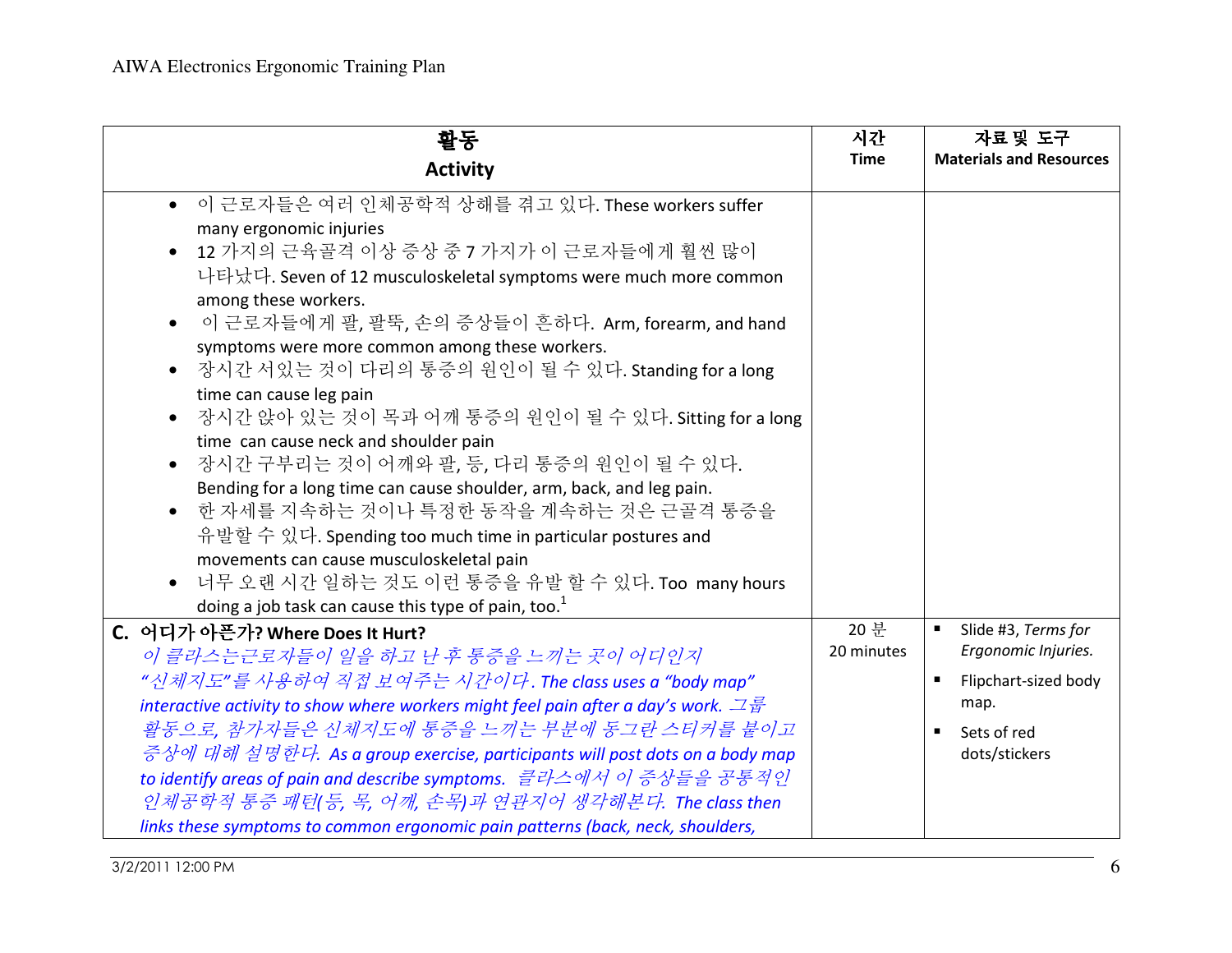| 활동<br><b>Activity</b>                                                                                                                                                                                                                                                                                                                                                                                                                                                                                           | 시간<br><b>Time</b> | 자료 및 도구<br><b>Materials and Resources</b> |
|-----------------------------------------------------------------------------------------------------------------------------------------------------------------------------------------------------------------------------------------------------------------------------------------------------------------------------------------------------------------------------------------------------------------------------------------------------------------------------------------------------------------|-------------------|-------------------------------------------|
| wrists). 그리고 근골격 이상에 대한 누적성과 이 상해에 대한 흔한 이름들에 대해<br>토론해 본다. The class discusses the cumulative nature of musculoskeletal disorders,<br>and common terms for these injuries.                                                                                                                                                                                                                                                                                                                                     |                   |                                           |
| 1) 교실 벽에 큰 종이에 미리 그려놓은 신체지도를 붙인다. 그리고 다음을 설명한다:<br>On the classroom wall, post the rough body map that you drew earlier on a flipchart<br>page. Explain:                                                                                                                                                                                                                                                                                                                                                        |                   |                                           |
| 사람들이 일터에서 가지는 신체적 문제점들을 보여주는 여러방법이 있습니다. 그<br>중 한가지로 근로자들이 불편이나 통증을 겪는 신체 부위를 보여주는<br>"신체지도"를 만드는 방법이 있습니다. 몸의 윤곽을 간단하게 그리고 어느 부위에<br>통증을 느끼는지 시각적으로 보여줌으로써 신체지도를 만들 수 있습니다. There<br>are many ways to illustrate the types of physical problems people have on the job. One<br>way is to create "body maps" that show where workers are experiencing discomfort or<br>pain. Creating body maps involves drawing a simple outline of the body, and then<br>showing visually where on the body someone has pain. |                   |                                           |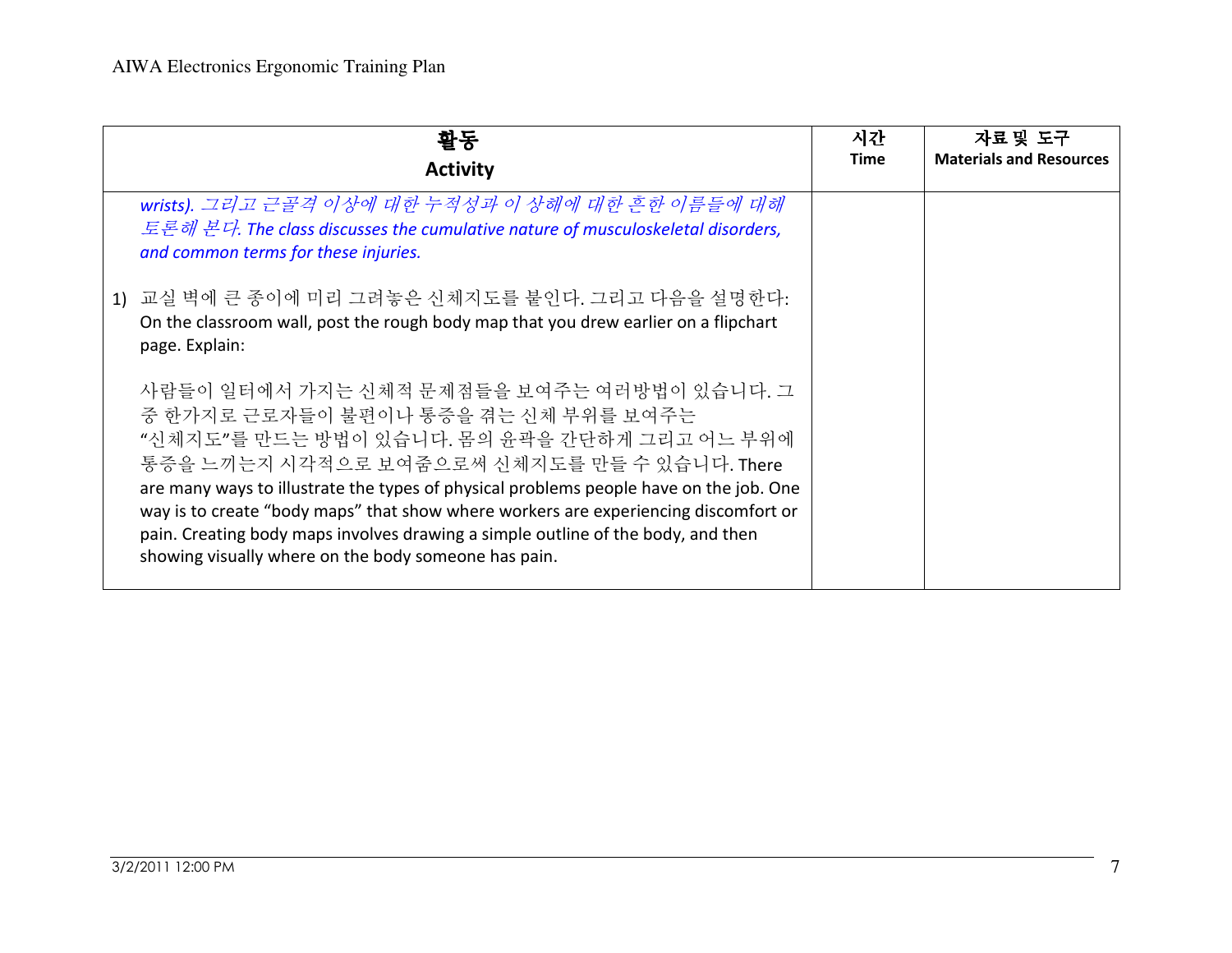| 활동<br><b>Activity</b>                                                                                                                                                                                                                                                                                                                                               | 시간<br><b>Time</b> | 자료 및 도구<br><b>Materials and Resources</b> |
|---------------------------------------------------------------------------------------------------------------------------------------------------------------------------------------------------------------------------------------------------------------------------------------------------------------------------------------------------------------------|-------------------|-------------------------------------------|
|                                                                                                                                                                                                                                                                                                                                                                     |                   |                                           |
| 2) 각 참가자들에게 빨간 동그라미 스티커 한 세트씩을 나눠준다. Give each<br>participant a set of red sticker dots.                                                                                                                                                                                                                                                                            |                   |                                           |
| 3) 나와서 근로 시간이나 이후에 자신이나 직장 동료가 통증이나 불편함을 느끼는<br>신체 부위에 스티커를 붙이라고 한다. 통증 부위에는 다른 사람들이 이미 붙인<br>부위에도 더하여 붙이도록 한다. Ask people to come up and post dots on the body<br>map to mark where they, or their co-workers, have felt pain or discomfort during or<br>after a day's work. Tell them to place dots even if others have already posted some in<br>the same place. |                   |                                           |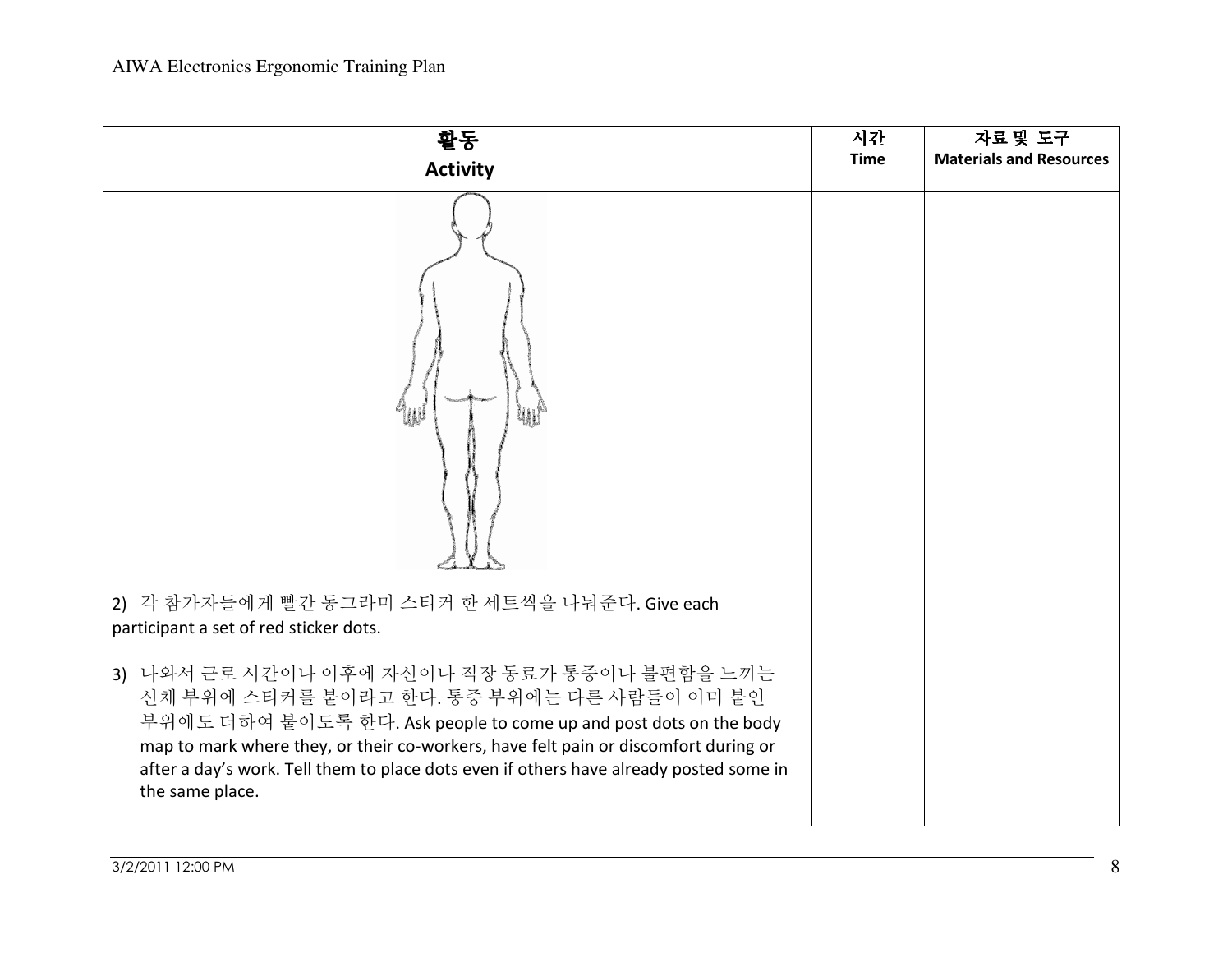| 활동                                                                                                                                                                                                                                                                                                                                                                     | 시간          | 자료 및 도구                        |
|------------------------------------------------------------------------------------------------------------------------------------------------------------------------------------------------------------------------------------------------------------------------------------------------------------------------------------------------------------------------|-------------|--------------------------------|
| <b>Activity</b>                                                                                                                                                                                                                                                                                                                                                        | <b>Time</b> | <b>Materials and Resources</b> |
| 4) 모두가 스티커를 붙이고 나면, 그룹에게 그 지도를 보라고 한다. 가장 많은<br>스티커가 붙여진 신체 부위를 지목한다. 그리고 이런 질문을 해본다: After<br>everyone has posted their dots, ask the group to look at the map. Draw attention to<br>the areas of the body where the most dots appear. Ask:                                                                                                                           |             |                                |
| 어느 곳에 주로 통증이나 불편함을 겪고 있다고 답하셨나요? Do you<br>notice any patterns to the pain and discomfort?                                                                                                                                                                                                                                                                             |             |                                |
| 사람들이 대답하기를 기다린 후 다음을 설명한다: Wait for people to answer. Then<br>explain:                                                                                                                                                                                                                                                                                                 |             |                                |
| 신체지도에서 스티커들이 많이 모여있는 부위는 목, 등/허리, 어깨,<br>손목으로 근로자들이 주로 통증과 불편함을 경험하는 곳입니다. 이런<br>통증은 인체공학과 관련된 다양한 상해에 증상들일 수 있습니다. The<br>areas on the body map where the stickers are grouped are places where<br>workers commonly experience pain and discomfort - the neck, back,<br>shoulders, and wrists. These pains can be symptoms of various ergonomic-<br>related injuries. |             |                                |
| 이런 상해의 증상들은 통증, 쥐가 나는 것, 붇는 것, 뻣뻣한 것, 약한 것,<br>무감감, 간질간질한 느낌 등이 포함됩니다. 근로자들은 늦은 시간이나,<br>일이 끝날 때가 되어서야 그 통증을 느끼기도 합니다. 예를 들어, 손목골<br>증후근(카퍼 터널 신드롬: 손목의 신경이 조여서 엄지 및 다른<br>손가락들에 영향을 주는 것)이 있는 사람들은 그 증상 때문에 한 밤중에<br>깨기도 합니다. Symptoms of these injuries can include pain, cramping,<br>swelling, stiffness, weakness, numbness, and tingling. Workers may not feel   |             |                                |
| pain related to their work until later in the day or even after the work shift.                                                                                                                                                                                                                                                                                        |             |                                |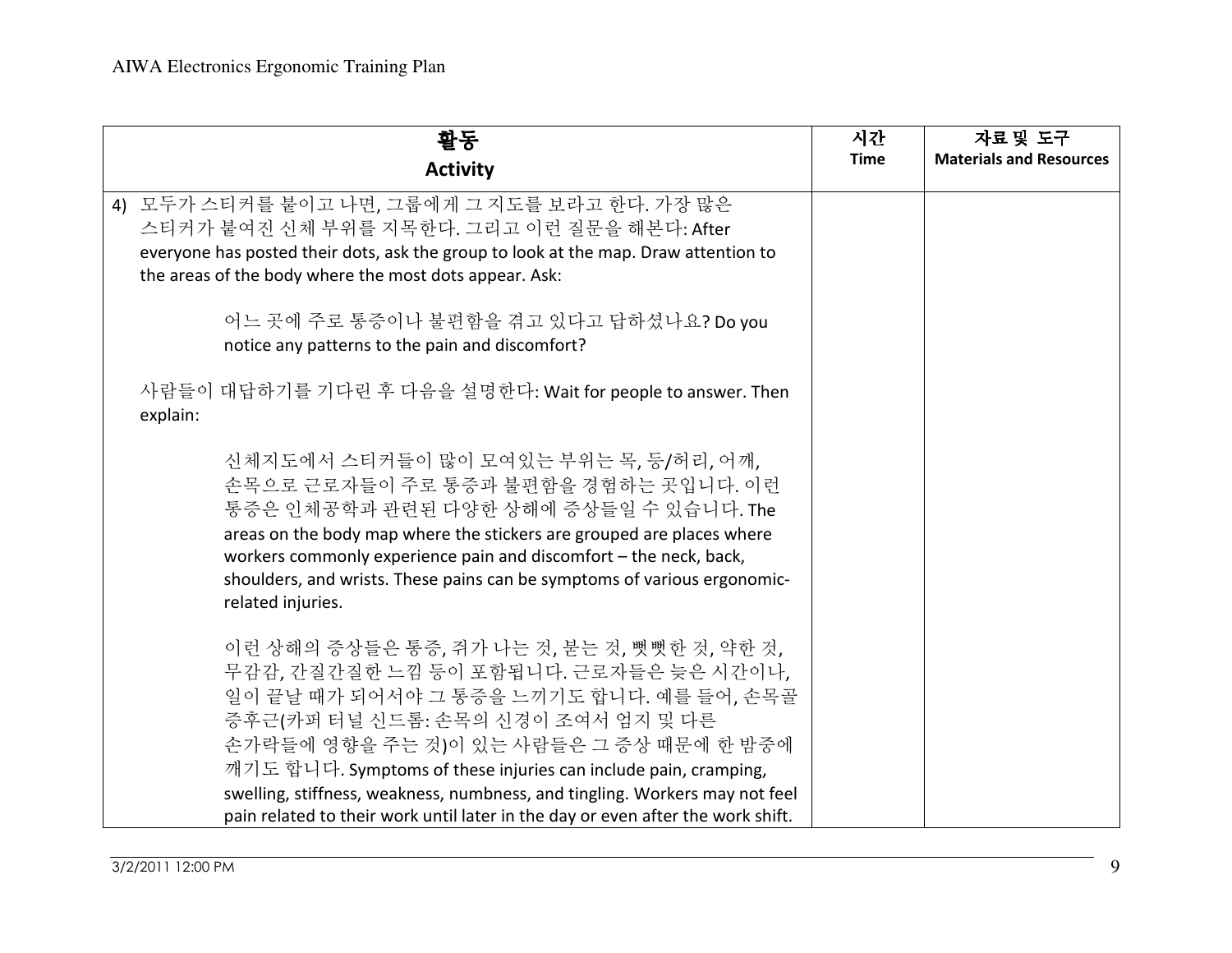| 활동<br><b>Activity</b>                                                                                                                                                                                                                                                                                                             | 시간<br><b>Time</b>  | 자료 및 도구<br><b>Materials and Resources</b>                                                                                                            |
|-----------------------------------------------------------------------------------------------------------------------------------------------------------------------------------------------------------------------------------------------------------------------------------------------------------------------------------|--------------------|------------------------------------------------------------------------------------------------------------------------------------------------------|
| For example, people with carpal tunnel syndrome $-$ a pinched nerve in the<br>wrist that affects the thumb and some fingers - sometimes wake up in the<br>middle of the night with symptoms.                                                                                                                                      |                    |                                                                                                                                                      |
| 인체공학적 상해의 증상들은 가벼울 수도 있지만 아주 심해서 집이나<br>회사에서의 일상의 일을 하기에 어려움을 줄 수도 있습니다. Symptoms<br>of ergonomic injuries can be mild or can become so intense that it is<br>difficult to perform everyday tasks, both at home and at work.                                                                                                      |                    |                                                                                                                                                      |
| 이런 이상들은 몸 전체의 근육, 힘줄, 신경, 조직을 포함하는 근육 골격<br>시스템에 영향을 줍니다. 우리는 이런 이상들을 근골격 이상<br>(Musculoskeletal disorders)이라고 부릅니다. These disorders affect the<br>musculoskeletal system, which includes the muscles, tendons, nerves, and<br>tissues throughout our bodies. We refer to these disorders as<br>Musculoskeletal disorders (MSDs). |                    |                                                                                                                                                      |
| 근골격 이상은 주로 한번의 사고로 생기는 것이 아니라 근육, 힘줄,<br>신경이 계속해서 마모됨으로써 생깁니다. Musculoskeletal disorders are<br>often a result of not just one incident, but of wear and tear on muscles,<br>tendons, and nerves over time.                                                                                                                       |                    |                                                                                                                                                      |
| D. 왜 통증을 느끼는가? Why Does It Hurt?<br>여러 통증 증상들을 설명한 후, 그 통증의 근원에 대해 토론해본다. 전자회사<br>직원들이 하는 다양한 업무에 대한 비디오를 보며 통증의 원인이 될 수 있는<br>자세나 몸의 움직임, 그 외의 다른 인체공학적 위험 요소들을 찾아본다.<br>참가자들은 그 근로자들의 어느 신체 부위가 아플 것이라고 생각하는지                                                                                                                   | 25 분<br>25 minutes | 5-10 minute video of<br>$\blacksquare$<br>electronics workers<br>performing various<br>job tasks<br>Slide #4, Ergonomic<br>ш<br><b>Risk Factors.</b> |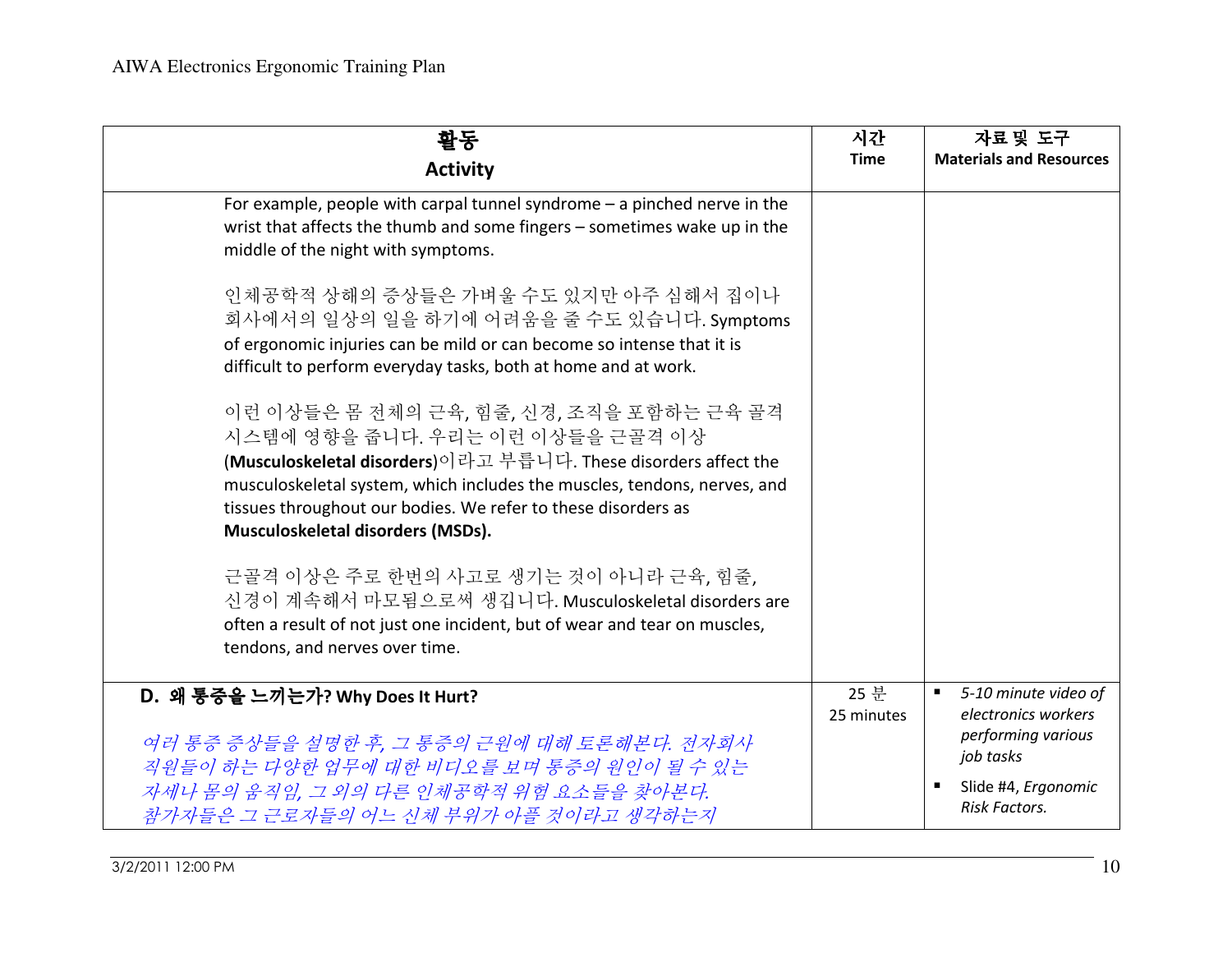| 활동                                                                                                                                                                                                                                                                                                                                                                                                                                                                                                               | 시간          | 자료 및 도구                                                                        |
|------------------------------------------------------------------------------------------------------------------------------------------------------------------------------------------------------------------------------------------------------------------------------------------------------------------------------------------------------------------------------------------------------------------------------------------------------------------------------------------------------------------|-------------|--------------------------------------------------------------------------------|
| <b>Activity</b>                                                                                                                                                                                                                                                                                                                                                                                                                                                                                                  | <b>Time</b> | <b>Materials and Resources</b>                                                 |
| 말해보도록 한다. 그리고나서, 인체공학적 상해의 주요 위험 요소들에 대해<br>토론한다. After describing different pain symptoms, the class moves to discussing<br>possible sources of that pain. Using the video of electronic workers performing various<br>job tasks, the class attempts identify the positions, movements, and other ergonomic<br>risk factors that may cause pain. Class members identify where on the workers' bodies<br>they think it may hurt. The class then discusses the main risk factors of ergonomic<br><i>injuries:</i> |             | Hesperian: "Learning<br>to see ergonomic<br>dangers", pgs.28-29<br>(PPT Slide) |
| 1) 커다란 새 종이에 "통증을 유발할 수 있는 업무들" 이란 제목을 적는다. 그리고<br>클라스에서 다음과 같이 이야기 한다: Create a new flipchart page, and label it Job<br>Tasks That May Cause Pain. Tell the class:                                                                                                                                                                                                                                                                                                                                              |             |                                                                                |
| 일단 통증이나 불편함을 느끼는 부위를 알고 나면, 다음 단계는 왜 그런<br>통증을 느낄까 하는 것을 생각해 보는 것이다.어떤 특정한 업무나, 동작,<br>그리고/또는 자세가 위험성이 있는가? Once you know where people feel<br>pain or discomfort, the next step is to think about why they feel that pain.<br>What specific tasks, movements, and/or positions put them at risk?                                                                                                                                                                                                                |             |                                                                                |
| 참가자들에게 질문한다: Ask the class:                                                                                                                                                                                                                                                                                                                                                                                                                                                                                      |             |                                                                                |
| 어떤 업무가 신체 지도에 스티커를 붙였던 그 통증이나 불편함을<br>초래했을까요? What job tasks might cause the pain and discomfort you<br>identified when you posted dots on the body map?                                                                                                                                                                                                                                                                                                                                                         |             |                                                                                |
| 대답을 기다렸다가 큰 종이에 그 답변들을 적는다. Wait for responses and<br>record people's answers on the flipchart.                                                                                                                                                                                                                                                                                                                                                                                                                  |             |                                                                                |
| 그 리스트는 다음과 비슷할 것이다: Your completed list may look like this:                                                                                                                                                                                                                                                                                                                                                                                                                                                      |             |                                                                                |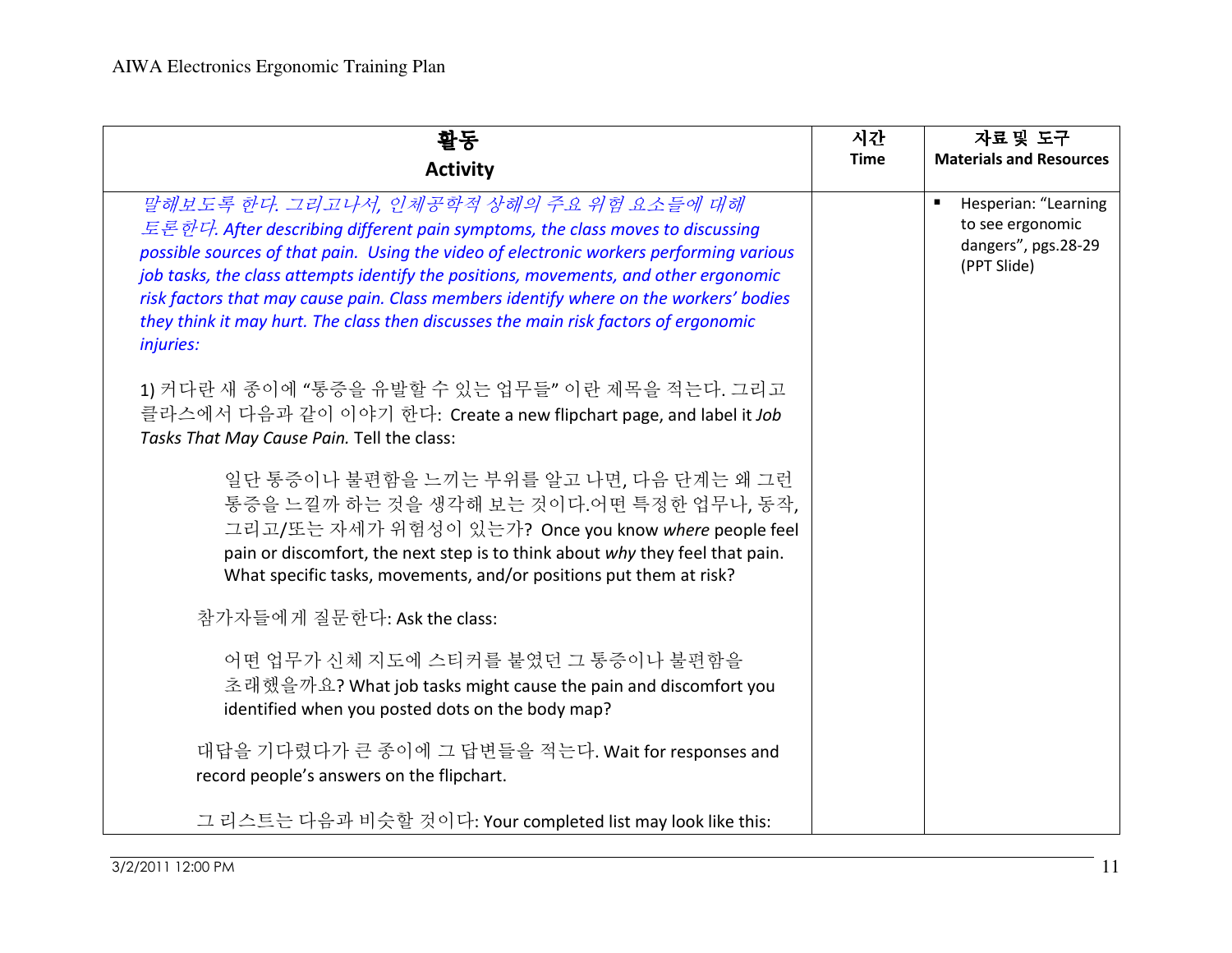| 활동                                                                                                                                                                                                                                                                                                                                                                                                                                                                                                                     | 시간          | 자료 및 도구                        |
|------------------------------------------------------------------------------------------------------------------------------------------------------------------------------------------------------------------------------------------------------------------------------------------------------------------------------------------------------------------------------------------------------------------------------------------------------------------------------------------------------------------------|-------------|--------------------------------|
| <b>Activity</b>                                                                                                                                                                                                                                                                                                                                                                                                                                                                                                        | <b>Time</b> | <b>Materials and Resources</b> |
|                                                                                                                                                                                                                                                                                                                                                                                                                                                                                                                        |             |                                |
| 통중을 유발할 수 있는 업무들 Job Tasks That May Cause Pain                                                                                                                                                                                                                                                                                                                                                                                                                                                                         |             |                                |
| 드릴 사용 Drilling<br>п<br>컴퓨터 키보드와/ 또는 마우스 사용 Using a computer keyboard<br>and/or mouse<br>굽히기 Bending<br>п<br>들어올리기 Lifting<br>$\blacksquare$<br>- 운반하기 Carrying<br>$\blacksquare$<br>포장하기 Packing<br>$\blacksquare$<br>선반에 물건 채우기 Stocking shelves<br>$\blacksquare$<br>부품 조립 Assembling parts<br>$\blacksquare$<br>전화 사용 Using telephones<br>$\blacksquare$<br>청소하기 Cleaning<br>$\blacksquare$<br>운전하기 Driving<br>$\blacksquare$<br>앉아있기 Sitting<br>글쓰기 Writing<br>$\blacksquare$<br>망치질 Hammering<br>자르기 Cutting<br>٠ |             |                                |
| 2) 활동 소개 Introduce the activity:                                                                                                                                                                                                                                                                                                                                                                                                                                                                                       |             |                                |
| 이제 우리는 왜 통증을 유발하는지 알아보기위해 전자회사의 보편적인                                                                                                                                                                                                                                                                                                                                                                                                                                                                                   |             |                                |
| 일을 분석해 보겠습니다. We are now going to analyze common                                                                                                                                                                                                                                                                                                                                                                                                                                                                       |             |                                |
| electronics job tasks to determine why someone doing it might experience                                                                                                                                                                                                                                                                                                                                                                                                                                               |             |                                |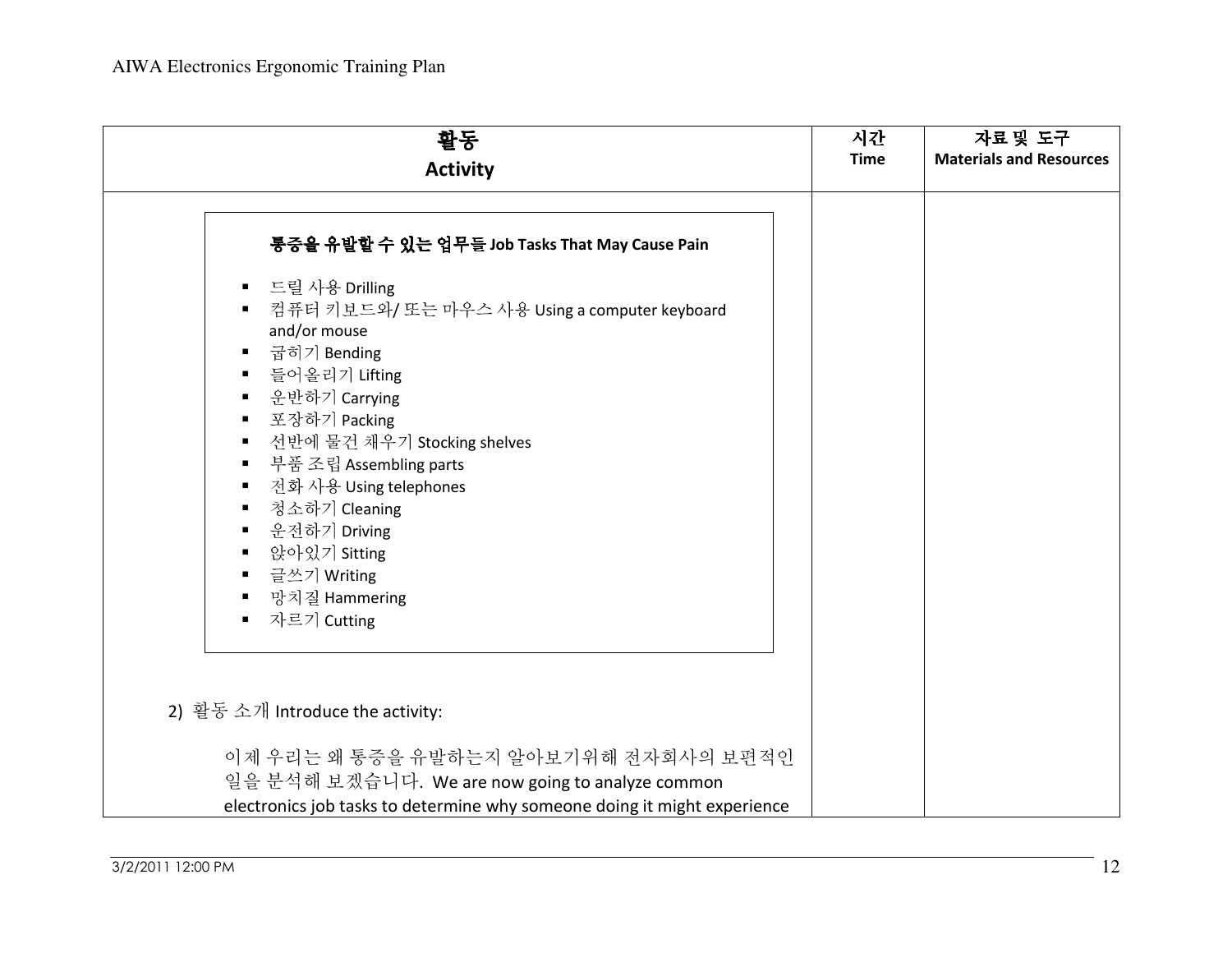| 활동<br><b>Activity</b>                                                                                                                                                                                        | 시간<br><b>Time</b> | 자료 및 도구<br><b>Materials and Resources</b> |
|--------------------------------------------------------------------------------------------------------------------------------------------------------------------------------------------------------------|-------------------|-------------------------------------------|
| pain.                                                                                                                                                                                                        |                   |                                           |
| 강사는 전자회사 직원들의 여러 일하는 장면을 5-10 분간 비디오로 보여 준 후<br>질문을 한다: The instructor will show 5-10 minutes of the video of electronics workers<br>performing various tasks and ask the participants. Then, ask the class: |                   |                                           |
| 통증을 유발 할 수 있는 동작이나 자세들은 어떤 것이었습니까? What<br>movements or positions did they see that might cause pain?                                                                                                        |                   |                                           |
| 커다란 새 종이에 "위험요소"라고 제목을 쓰고 참가자들의 답을 기록한다. 이후<br>활동을 위해 그 종이를 잘 보관해둔다. Record people's answers on a new flipchart<br>page labeled Risk Factors. Save the page for a later activity.                            |                   |                                           |
| 업무에 따라, 유해한 동작들은 다음과 같을 수 있다: Depending on the task,<br>examples of possibly harmful movements may include:                                                                                                  |                   |                                           |
| ■ 등이나 목을 구부리는 것 Bending of the back or neck<br>■ 머리 위로 뻗치는 것 Reaching overhead<br>■ 무거운 것을 들어올리는 것 Lifting something heavy<br>■ 잡아당기거나 미는 것 Pulling or pushing<br>■ 같은 동작의 반복 Repetitive movements.          |                   |                                           |
| 다음을 설명한다: Explain:                                                                                                                                                                                           |                   |                                           |
| 이것들이 바로 "위험 요소"의 예들 입니다. 위험 요소란 인체공학자(인체공학<br>전문가)들이 통증이나 상해 원인을 제공할 수 있는 동작, 자세, 활동, 작업장<br>환경들을 일컫기 위해 쓰는 용어입니다. These are examples of "risk factors." This is                                             |                   |                                           |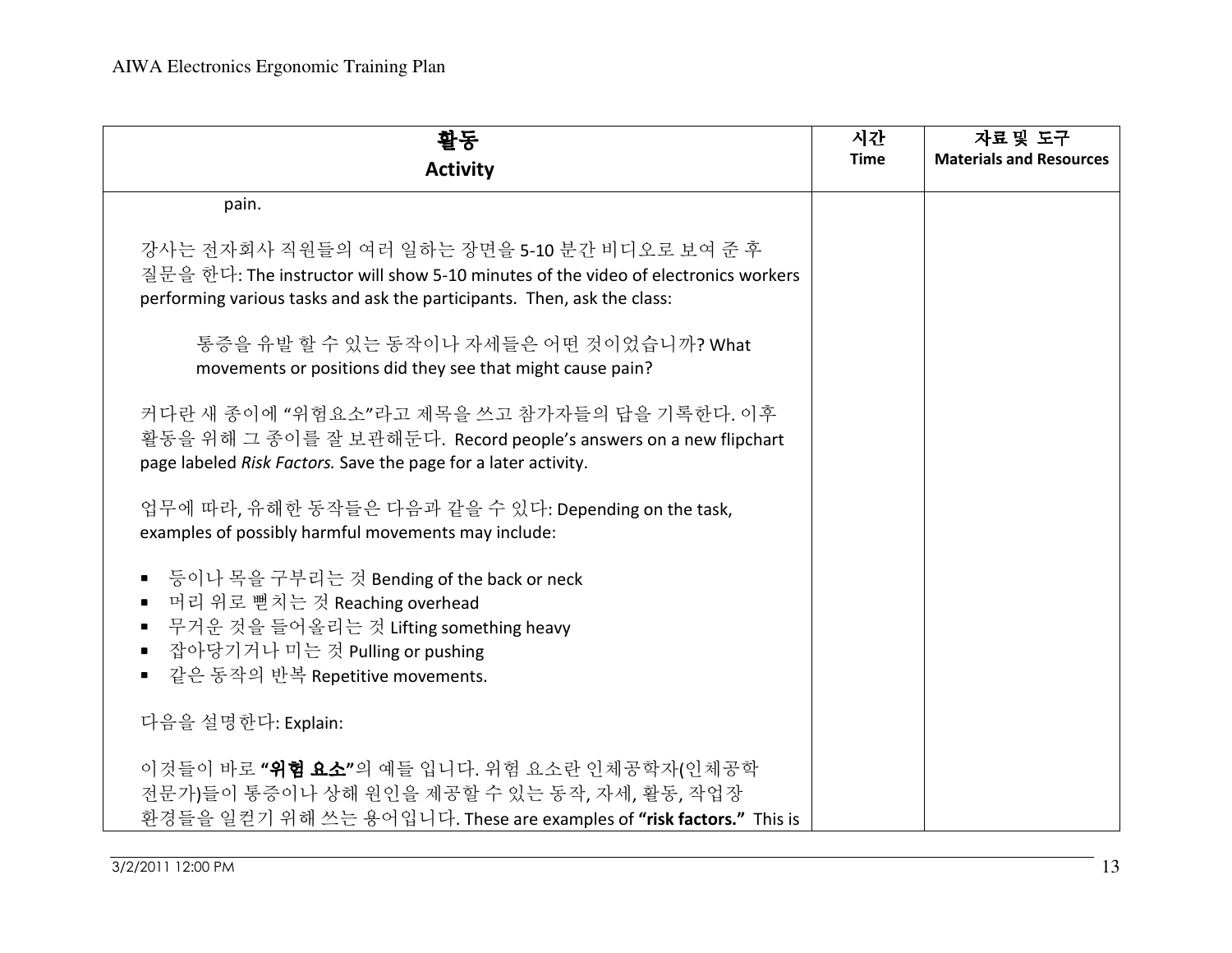| 활동<br><b>Activity</b>                                                                                                                                                                                                                                                                                                                              | 시간<br><b>Time</b> | 자료 및 도구<br><b>Materials and Resources</b> |
|----------------------------------------------------------------------------------------------------------------------------------------------------------------------------------------------------------------------------------------------------------------------------------------------------------------------------------------------------|-------------------|-------------------------------------------|
| a term that ergonomists (ergonomics experts) use to refer to movements, positions,<br>activities, or workplace conditions that can contribute to pain and injury.                                                                                                                                                                                  |                   |                                           |
| 지금까지 한 것은 일종의 인체공학적 업무 평가였습니다. 우리는 근로자가 일을<br>하는 것을 보고 인체 공학과 관련된 위험 요소들을 큰 종이에 적으면서 파악하여<br>보았습니다. What you've just done is a kind of ergonomic job evaluation. You<br>watched someone work and then identified ergonomic-related risk factors which we<br>wrote on the flipchart.                                                                |                   |                                           |
| 3) 슬라이드 #4. "인체공학적 위험 요소" 를 보여주고 참가자들과 함께<br>검토해본다. 다음과 같이 설명한다: Show Slide #4, Ergonomic Risk Factors, and go<br>over it with the class. Explain:                                                                                                                                                                                                 |                   |                                           |
| 여러분들이 방금 말하셨던 동작은 인체공학적 위험요소로 분류될 수<br>있습니다. 자 이제 앞서 말한 예들이 어떻게 이런 범주에 들어가는지<br>알아보겠습니다. The movements you just mentioned can be grouped into risk<br>factor categories. Let's see how your examples fit into these categories.                                                                                                                    |                   |                                           |
| 슬라이드에 나온 각 범주들에 대해 토론하고 큰 종이에 적힌 동작 중 어떤 것들이<br>그 범주들에 속하는지 묻는다. 참가자들이 그 범주에 속한 다른 동작이나 환경에<br>대해 더 많은 예를 들도록 한다. Discuss each category shown on the Slide and then<br>ask the class which movements on the flipchart list fit into that category. You can also<br>ask for more examples of movements and conditions that belong in that category. |                   |                                           |
| ■ 반복 Repetition. 같은 동작을 계속 반복하는 것 Making the same<br>motion over and over.<br>■ 부자연스러운 자세 Awkward posture. 반복해서, 혹은 오래동안                                                                                                                                                                                                                           |                   |                                           |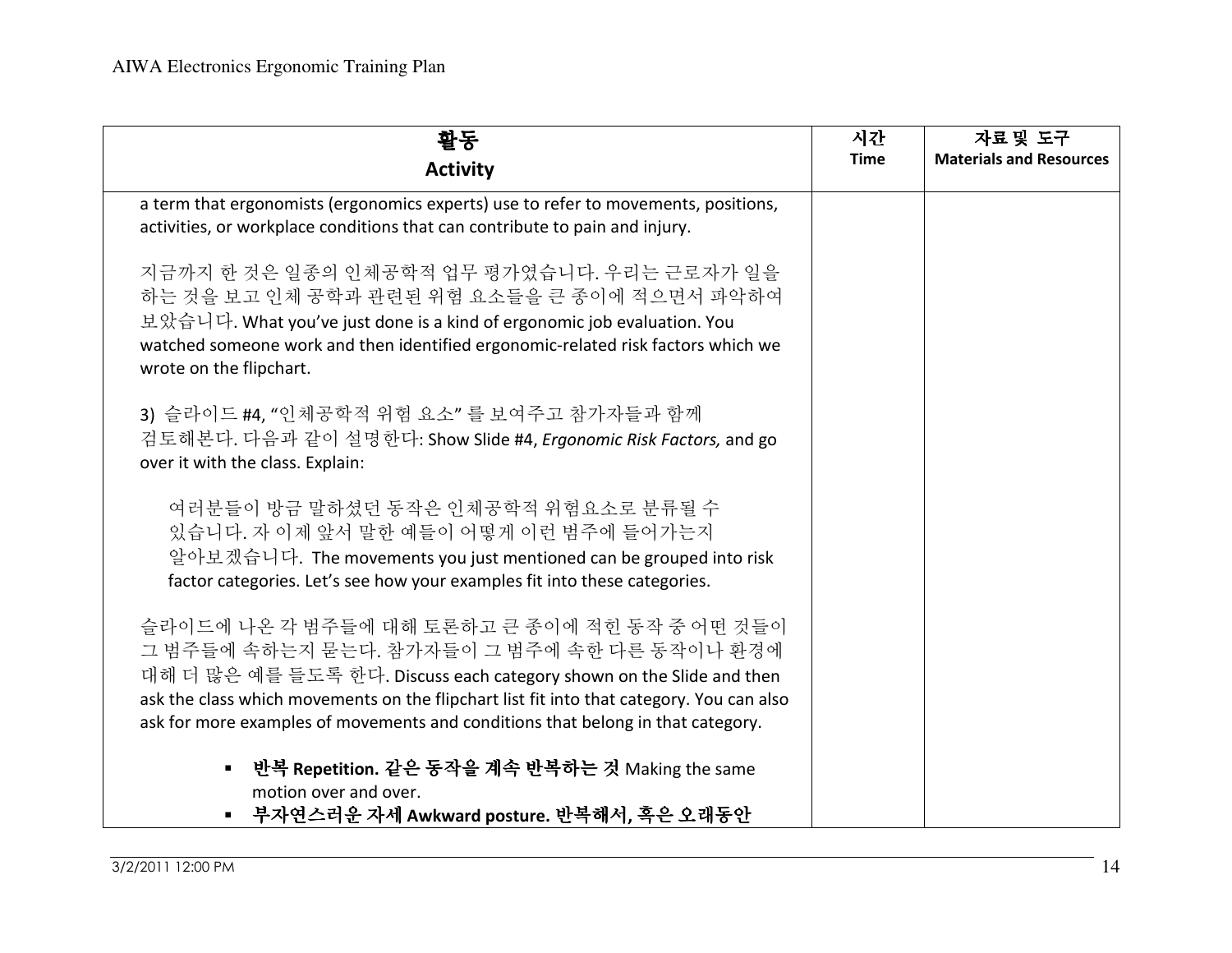| 활동                                                                                                                                                                                                                                                                                                                                                                                                                                                                                                                                                                                                                                                                                                                                                                                                                                                                                                                                                                                                                                                                                                                                                                                                                                                                                                                                                                       | 시간          | 자료 및 도구                        |
|--------------------------------------------------------------------------------------------------------------------------------------------------------------------------------------------------------------------------------------------------------------------------------------------------------------------------------------------------------------------------------------------------------------------------------------------------------------------------------------------------------------------------------------------------------------------------------------------------------------------------------------------------------------------------------------------------------------------------------------------------------------------------------------------------------------------------------------------------------------------------------------------------------------------------------------------------------------------------------------------------------------------------------------------------------------------------------------------------------------------------------------------------------------------------------------------------------------------------------------------------------------------------------------------------------------------------------------------------------------------------|-------------|--------------------------------|
| <b>Activity</b>                                                                                                                                                                                                                                                                                                                                                                                                                                                                                                                                                                                                                                                                                                                                                                                                                                                                                                                                                                                                                                                                                                                                                                                                                                                                                                                                                          | <b>Time</b> | <b>Materials and Resources</b> |
| 구부리거나, 뻗거나, 무릎을 굽히거나, 쭈그려앉거나, 신체의 어느<br>부분을 뒤트는 것으로 근육, 관절, 신경에 스트레스를 준다. Repeated<br>or prolonged bending, reaching, kneeling, squatting, or twisting any part<br>of your body. Awkward posture puts stress on muscles, joints, and<br>nerves.<br>힘을 주는 동작 Forceful motion. 작업을 하기위해 잡아당기거나<br>두드리거나, 밀거나, 무거운 것을 드는 것과 같은 과도한 물리적 힘을<br>가해야 하는 것 Excessive physical effort needed to do the work:<br>pulling, pounding, pushing, heavy lifting, etc.<br>■ 정지된 자세 Stationary position. 한자리에 오래동안 움직이지 않는<br>것으로 근육을 수축하여 피로하게 한다. Staying in one fixed,<br>unmoving position too long, causing muscles to contract and fatigue.<br>직접적 압력 Direct pressure. 작업대의 모퉁이나 기구의 핸들 같이<br>$\blacksquare$<br>딱딱한 곳이나 모서리에 신체가 장시간 닿는 것 Prolonged contact of<br>the body with a hard surface or edge, such as the corner of a work table<br>or the handle of a tool.<br>■ 진동 Vibration. 진동하는 기구나 장비를 사용하는 것 Using vibrating<br>tools or equipment.<br>■ 극단적인 온도 Extreme temperature. 찬 온도는 감각, 혈액 순환,<br>기운을 저하하고 열기는 피로감을 증가시킨다. Cold reduces feeling,<br>blood flow, and strength; heat increases fatigue.<br>▪ 일과 관련된 스트레스 Work stress. 기계 처럼 일을 한다던지, 쉬는<br>시간 부족, 단조로운 업무, 여러 마감일, 비 체계적인 과업, 열악한<br>감독과 같은 근로 조건 Working conditions such as machine-paced<br>work, inadequate breaks, monotonous tasks, multiple deadlines, poor<br>work organization, or poor supervision. |             |                                |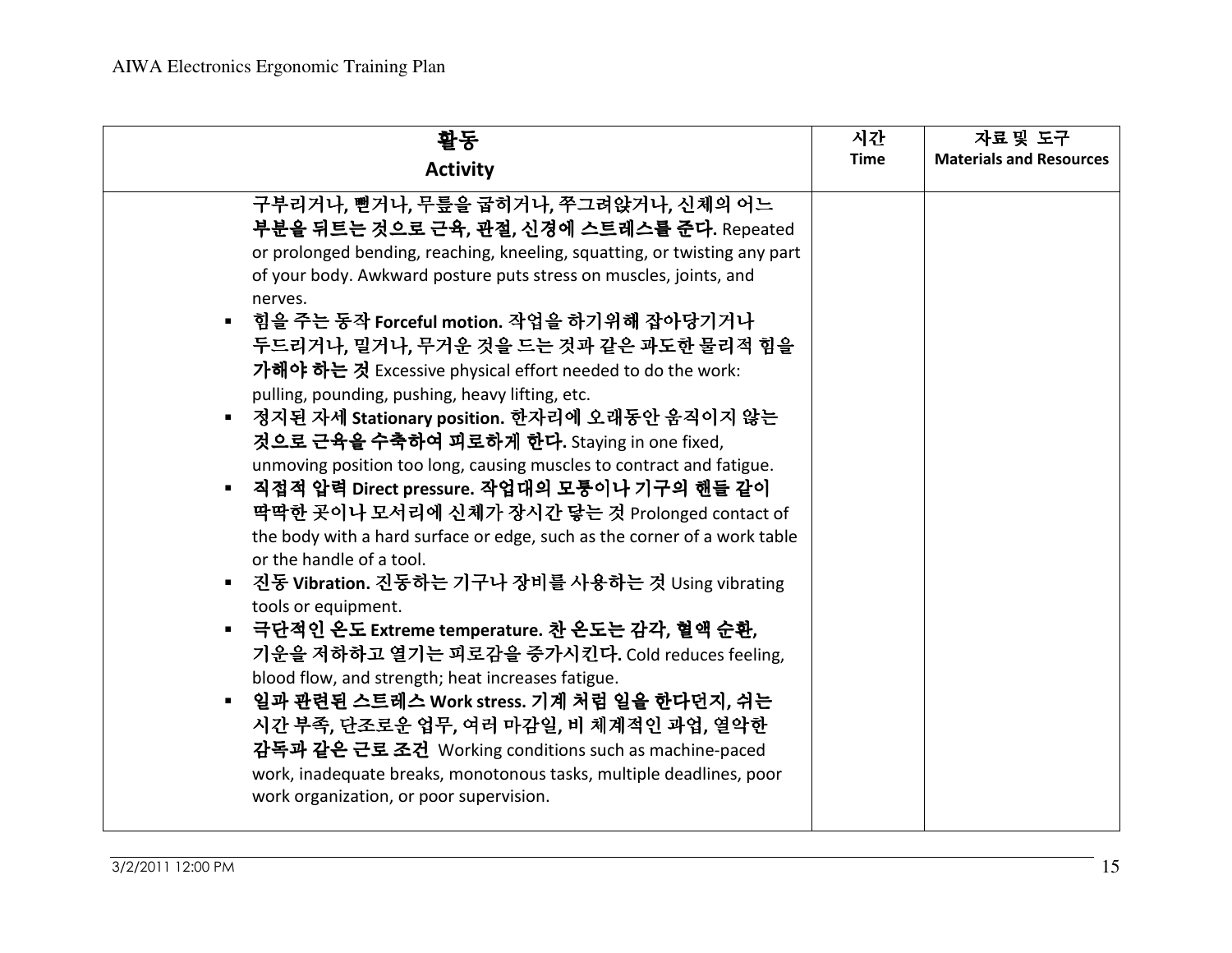| 활동                                                                                                                                                                                                                                                                                                       | 시간          | 자료 및 도구                        |
|----------------------------------------------------------------------------------------------------------------------------------------------------------------------------------------------------------------------------------------------------------------------------------------------------------|-------------|--------------------------------|
| <b>Activity</b>                                                                                                                                                                                                                                                                                          | <b>Time</b> | <b>Materials and Resources</b> |
| 많은 업무들이 두가지 이상의 위험 요소들을 내포하고 있습니다. 더<br>많은 위험 요소에 노출될수록 상해의 위험은 더 커지게 됩니다. Many<br>jobs involve risk factors in more than one category. The more risk factors<br>you are exposed to, the greater your chance of injury.                                                                                  |             |                                |
| 4) 작업장에서 위험 요소를 알아내는 방법을 소개한다. 다음을 설명한다:<br>Introduce methods for identifying risk factors in the workplace. Explain:                                                                                                                                                                                    |             |                                |
| 상해와 질병을 예방하기 위해, 그 특정 업무에 위험 요소가 있는지<br>결정할 필요가 있습니다. To prevent injury and illness, you need to<br>determine which specific job tasks have these risk factors.                                                                                                                                          |             |                                |
| 여러분의 작업장에서 인체공학적 위험 요소를 알아낼 수 있는 방법은<br>무엇입니까? What are some ways you can identify ergonomic risk factors<br>in your workplace?                                                                                                                                                                          |             |                                |
| 참가자들의 답변을 큰 종이에 기록한다. 그 의견들이 다음을 포함하도록<br>한다: Record people's responses on a new flipchart page. Make sure the<br>following ideas are covered:                                                                                                                                                           |             |                                |
| ■ 회사 기록 Employer Records<br>대부분의 회사들은 업무과 관련된 상해 및 질병이 보고된, Cal/OSHA<br>Log 300 이라는 기록을 보관해야 합니다. 보고된 상해 중 인체공학과<br>관련된 상해가 보고된 적이 있었는지, 어느 부서에서 발생했는지<br>보기위해 이 기록부를 요청할 수 있습니다. 이 기록부를<br>검토함으로써 주목해야 할 작업장을 파악할 수 있습니다. Most<br>employers are required to keep a record, called the Cal/OSHA Log 300, |             |                                |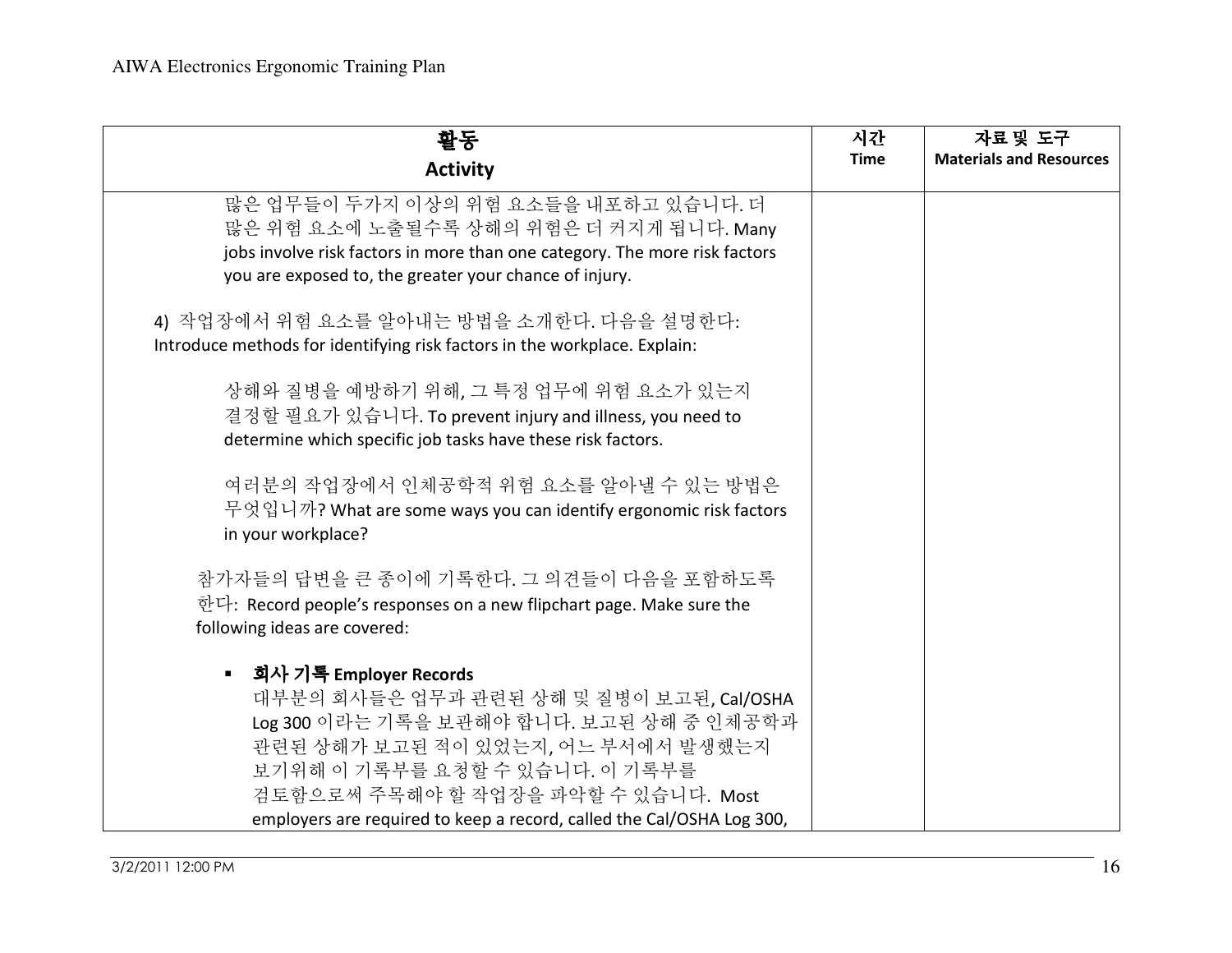| 활동<br><b>Activity</b>                                                                                                                                                                                                                                                                                                                                                                                                                                                                                                                                                                                                                         | 시간<br><b>Time</b> | 자료 및 도구<br><b>Materials and Resources</b> |
|-----------------------------------------------------------------------------------------------------------------------------------------------------------------------------------------------------------------------------------------------------------------------------------------------------------------------------------------------------------------------------------------------------------------------------------------------------------------------------------------------------------------------------------------------------------------------------------------------------------------------------------------------|-------------------|-------------------------------------------|
| of reported work-related injuries or illnesses. You can request this log to<br>see whether there have been any reported injuries that could be<br>ergonomic-related and in what departments they are occurring. By<br>reviewing this log you can identify work areas that might need<br>attention.                                                                                                                                                                                                                                                                                                                                            |                   |                                           |
| 근로자들의 설문조사와 인터뷰 Worker Surveys or Interviews<br>$\blacksquare$<br>직장 동료들은 종종 업무에 관련된 잠재적 문제점에 대해 정보를<br>가장 잘 얻을 수 있는 곳이 됩니다. 서문으로 설문 조사를 하거나<br>개인적으로 인터뷰를 할 수 있습니다. Your co-workers are often the<br>best source of information on the potential problems posed by their<br>jobs. You can conduct a written survey or talk to people individually.                                                                                                                                                                                                                                                                                           |                   |                                           |
| 직접 검토하고 업무를 평가하기 Walkaround Inspections and Job<br>$\blacksquare$<br><b>Evaluations</b><br>위험성이 있는 작업이나 업무를 알아볼 다른 유용한 방법은 직접<br>작업장을 돌아보며 직접 검토하는 것입니다. 검토의 일부분으로<br>업무가 특정 위험 요소들이 있는지에 대해 평가를 내리기도 합니다.<br>업무를 평가할 때, 조그만 단위로 세분화 하여 이 평가가 특정하고<br>자세하게 이루어지도록 합니다. Another useful way to find jobs or<br>tasks that may pose ergonomic problems is to conduct a walkaround<br>inspection of the workplace. As part of an inspection, jobs can be<br>evaluated to identify specific risk factors. When evaluating a job, break<br>the work down into the smallest pieces possible so that your evaluation<br>can be specific and detailed. |                   |                                           |
| 검토와 업무를 평가하는 동안, 위험 요소를 기록하고 문제 해결                                                                                                                                                                                                                                                                                                                                                                                                                                                                                                                                                                                                            |                   |                                           |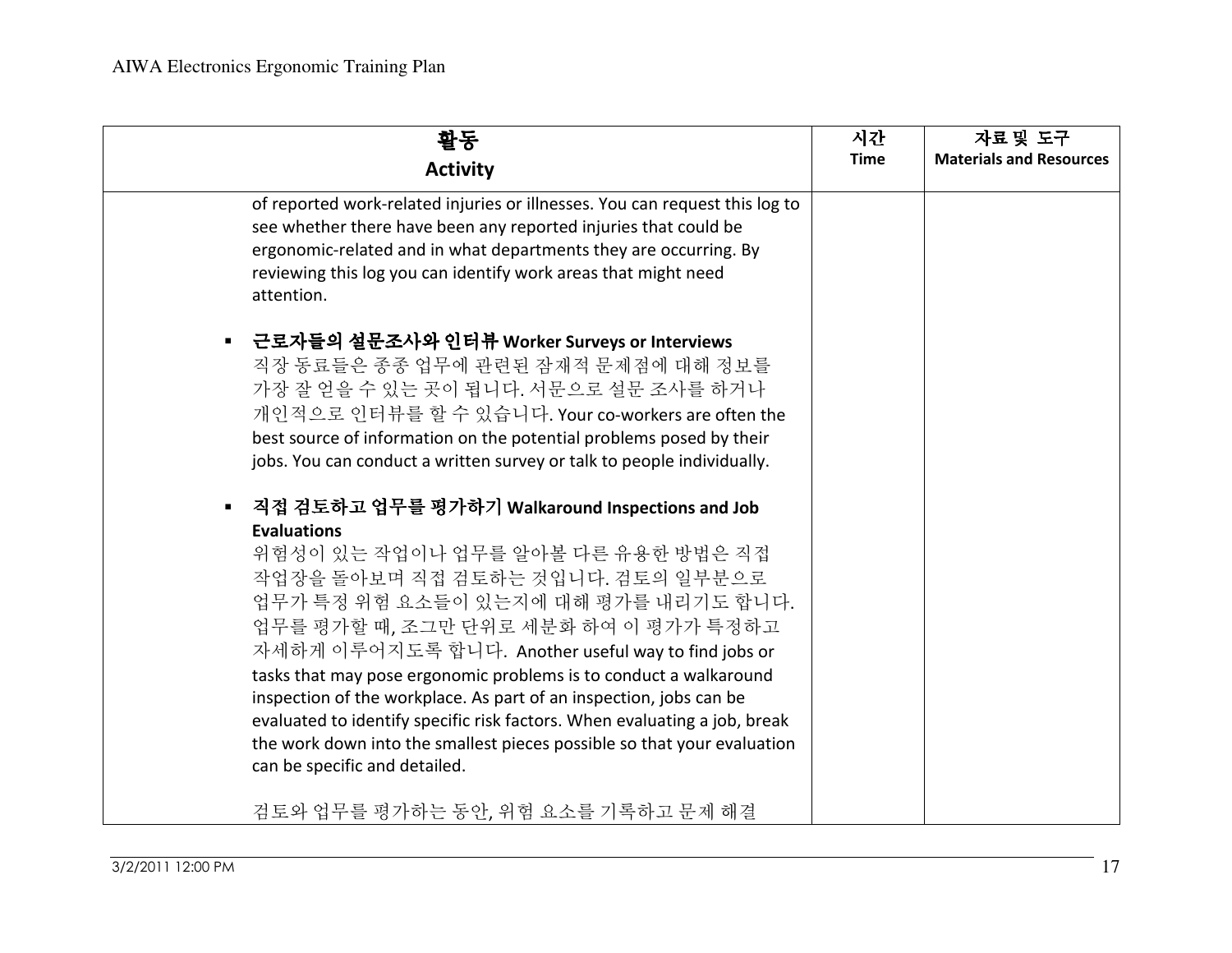| 활동                                                                                                                                                                                                                                                                                                                                                                                                                                                                                                                                            | 시간          | 자료 및 도구                        |
|-----------------------------------------------------------------------------------------------------------------------------------------------------------------------------------------------------------------------------------------------------------------------------------------------------------------------------------------------------------------------------------------------------------------------------------------------------------------------------------------------------------------------------------------------|-------------|--------------------------------|
| <b>Activity</b>                                                                                                                                                                                                                                                                                                                                                                                                                                                                                                                               | <b>Time</b> | <b>Materials and Resources</b> |
| 진행상황을 기록해 나갈 수 있는 체크 리스트를 사용하도록 합니다.<br>여러 체크 리스트가 준비되어 있습니다. During an inspection or job<br>evaluation, use a checklist or similar form to record risk factors, as well<br>as to track your progress in resolving a problem. There are many<br>checklists available that can be used to do this.<br>일단 인체공학적 위험요소를 밝히고 나면, 다음 단계는 작업장을 더욱<br>안전하게 만들기 위해 이 요소들을 줄이거나 없앨 수 있는 방법을<br>알아보는 것입니다. Once you have identified ergonomic hazards, the next<br>step is to determine how they can be eliminated or reduced to make the<br>work safer. |             |                                |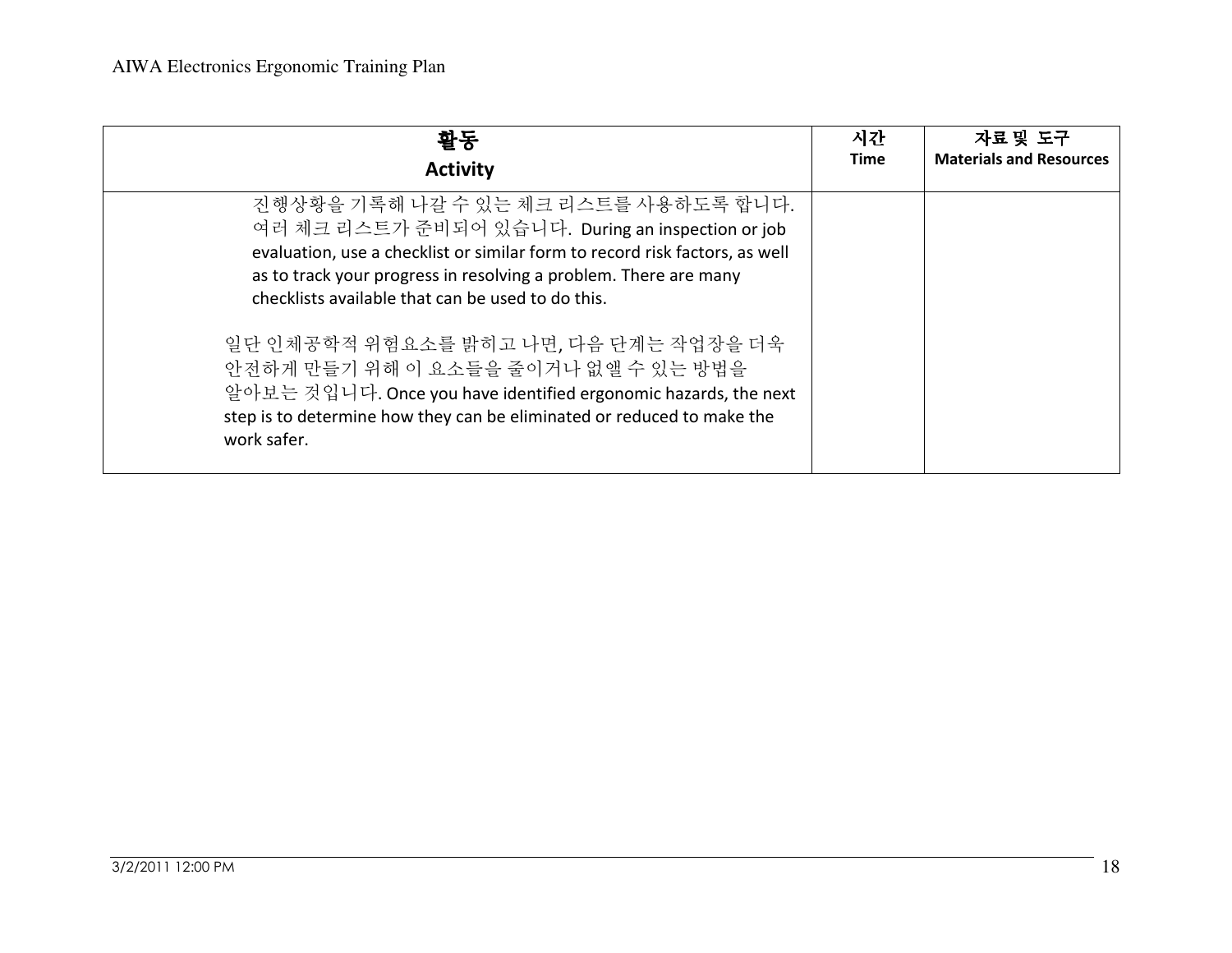| E. 인체공학적 문제를 해결하기 Solving Ergonomic Problems.<br>강사는 효과적인 인체공학적 해결책에 대한 일반적 개요를 소개한다. Instructor<br>will provide general overview of effective ergonomic solutions. 공학적 컨트롤(작업대<br>재 디자인), 행정적 컨트롤(일을 바꿔가면 하는 것), 그리고 개인 보호 용품(PPE)<br>구비 (무릎 패드) 컨트롤을 강조한다. 이 클라스는 대 그룹 활동으로 비디오에 나온<br>특정 업무를 분석할 것이다: Emphasis will be given to engineering (work station<br>redesign), administrative (job rotation), and personal protective equipment (PPE) (knee<br>pads) controls. The class will analyze a specific job task presented in the video together | 45 분<br>45 minutes | 4-5 video stills of<br>$\blacksquare$<br>select tasks<br>Worksheet #1,<br>Solving Ergonomic<br>Problems.<br>Jig slide<br>Loupe slide |
|-------------------------------------------------------------------------------------------------------------------------------------------------------------------------------------------------------------------------------------------------------------------------------------------------------------------------------------------------------------------------------------------------------------------------------------------------------------------------------------------------------------------------------------------------------|--------------------|--------------------------------------------------------------------------------------------------------------------------------------|
| as a large group activity:<br>1) 전자회사의 인체공학 위험 요소 컨트롤에 대한 소개 Introduction to Controlling<br><b>Electronic Ergonomic Hazards</b><br>다음을 설명한다. Explain:                                                                                                                                                                                                                                                                                                                                                                                                 |                    | "More comfortable<br>work stations",<br>Hesperian, pgs.34-<br>35 (PPT Slide)<br>Handout: "What<br>are Ergonomic                      |
| 전자 회사 산업 근로자들은 종종 무리한 반복에서 오는 장애에 시달립니다. 전자<br>회사 산업에서 보편적으로 나타나는 위험 요소들은 다음과 같습니다: Electronics<br>industry workers often suffer repetitive strain injuries. Common risk factors in the<br>electronics industry <sup>2</sup> :                                                                                                                                                                                                                                                                                                                        |                    | Controls"                                                                                                                            |
| 근육 긴장과 남용: 들어올리거나 손으로 다루기, 물건을 보기, 기계를 가동하기,<br>테스트 하기, 완제품이나 기계적 장비, 도구를 검사하기와 같은 동작을<br>계속함으로써 온다. strain and overuse from making the same movements over<br>and over again, such as picking up, handling, or looking at the product; or<br>operating, testing, or inspecting finished electronic or mechanical equipment or<br>parts.                                                                                                                                                                                                              |                    |                                                                                                                                      |

<sup>&</sup>lt;sup>2</sup> Work Dangers and Solutions, http://www.hesperian.info/assets/factory/Work\_Dangers\_web\_1.pdf

 $^3$  D Koh, G Chan, E Yap, World at work: The electronics industrywww.occenvmed.com<br><sup>4</sup> http://en.wikipedia.org/wiki/Loupe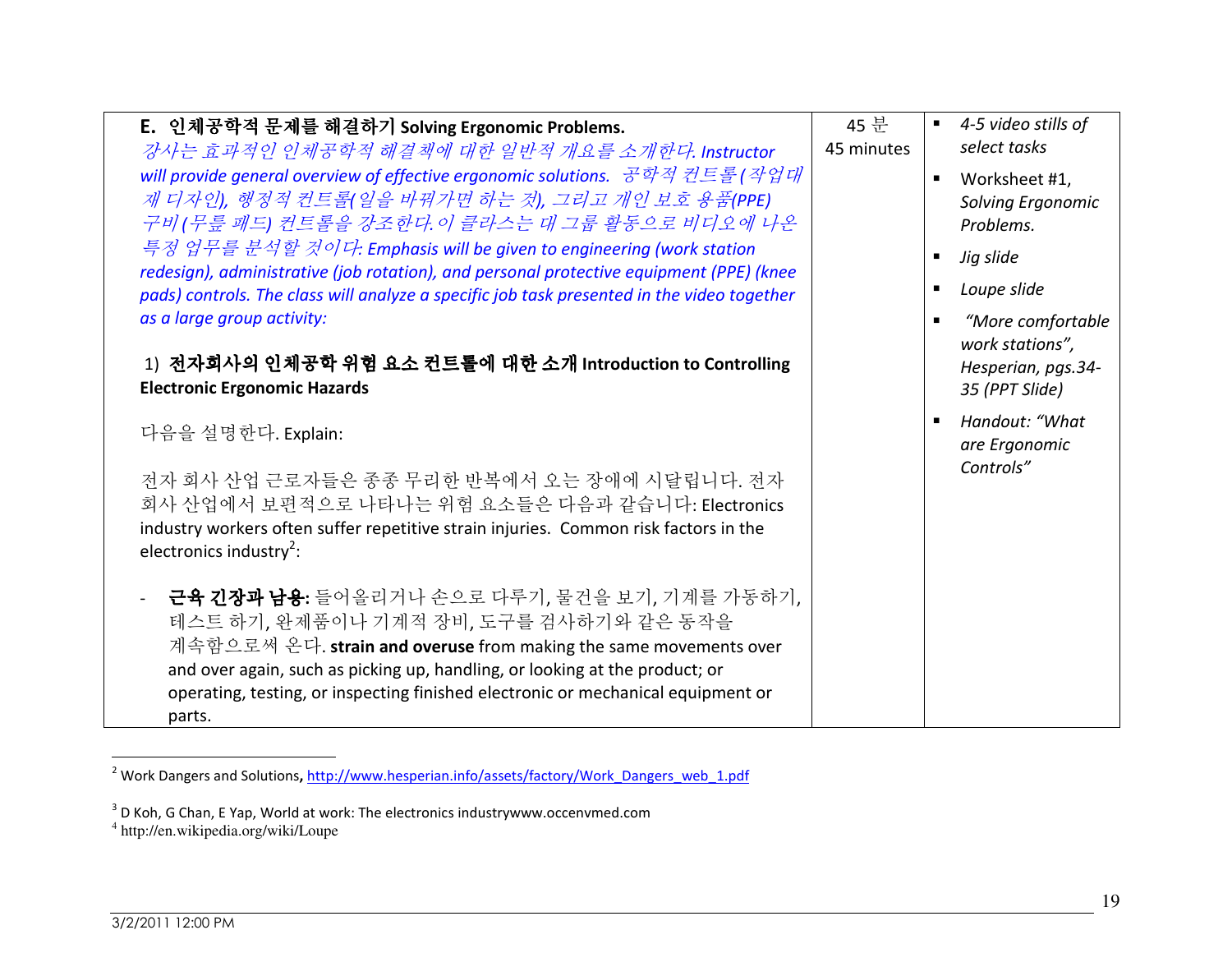| 좋지 않은 채광: 이는 물건을 보거나 장비를 테스트, 혹은 검사하는 것을 어렵게                                                                                                                    |    |
|-----------------------------------------------------------------------------------------------------------------------------------------------------------------|----|
| 만든다. poor lighting that make it difficult to see the product or to use testing or<br>inspection equipment.                                                      |    |
|                                                                                                                                                                 |    |
| 인체공학적 해결책은 이것들을 방지하고 작업장을 근로자들에게 맞추는데                                                                                                                           |    |
| 사용됩니다. 그리고 인체공학적 위험 요소들을 줄이고 없애는데 도움을 줍니다.<br>인체공학적 해결책은 다음 <i>세가지</i> 주요범주로 나눌 수 있습니다. Ergonomic                                                               |    |
| solutions can help prevent this and are used to help fit the workplace to the worker.                                                                           |    |
| They help eliminate or reduce ergonomic risk factors. Ergonomic solutions are                                                                                   |    |
| grouped into three main categories. These include:                                                                                                              |    |
| ▪ 위험요소를 없애기 Eliminate the Hazard                                                                                                                                |    |
| 가장 효과적인 방법은 위험 요소들을 한꺼번에 없애는 것입니다. 우리는                                                                                                                          |    |
| 도구나 장비, 업무 디자인, 또는 근로지를 바꿈으로써 위험 요소를 완전히 없앨<br>수 있습니다. 이를 가리켜 "공학적 컨트롤"을 사용한다고 합니다. The most                                                                    |    |
| effective solution is to eliminate the risk factor altogether. Sometimes you can                                                                                |    |
| change the tools, equipment, job design, or work area to remove the hazard                                                                                      |    |
| completely. This is called using "engineering controls."                                                                                                        |    |
| 예를 들면, 작업대를 재 디자인하고 바꾸는 것, 근로자들이 중립적인 자세를                                                                                                                       |    |
| 갖출 수 있도록 조절 가능한 테이블과 의자를 사용하는 것, 도구의 디자인을<br>향상시켜 손에 잘 맞게 하는 것, 재료들을 잘 수납하여 뻗치는 동작을 줄이는                                                                         |    |
| 것, 들어올리는 것을 줄이기 위해 카트나 기중기 등을 사용하는 것들을                                                                                                                          |    |
| 말합니다. Examples include redesigning or replacing workstations, providing                                                                                         |    |
| adjustable tables and chairs that allow workers to assume neutral postures,<br>improving the design of tools so they fit the hand, changing where materials are |    |
| stored to minimize reaching, and providing carts or mechanical hoists to reduce                                                                                 |    |
| lifting.                                                                                                                                                        |    |
| 전자회사 산업에서는 종종 눈을 많이 써야 하는 일들이 있습니다. 오래동안                                                                                                                        |    |
|                                                                                                                                                                 |    |
|                                                                                                                                                                 |    |
|                                                                                                                                                                 | 20 |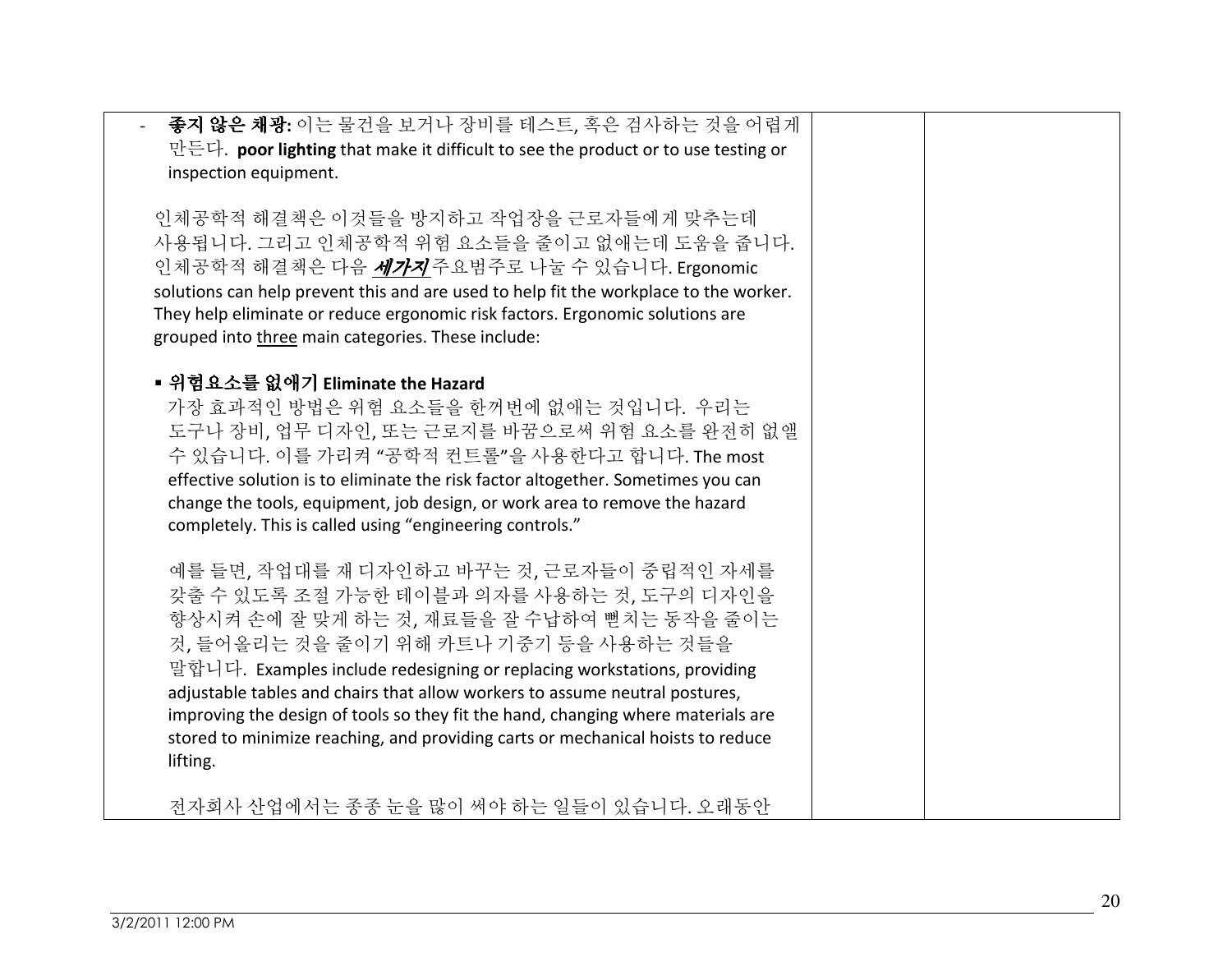| 눈으로 검사해야 하는 일, 특히 현미경을 써야하는 일은 눈의 피로를<br>가져옵니다. 해결책으로는 불이 켜지는 현미경이나 소형 확대경을 사용하는<br>것을 생각해 볼 수 있습니다. 소형 확대경은 간단하고, 작아 손으로 들고 작은<br>것을 자세하게 볼 수 있게 해주는 도구이고, 꽉 쥐고 해야 하는 일들은 주로<br>슬라이드 그림에 나온 것 같은 tool jigs 란 도구를 이용할 수 있습니다.In the<br>electronics industry, there are often visually demanding tasks. Prolonged visual<br>inspection work, especially those that require a microscope, often results in<br>eyestrain. <sup>3</sup> Possible solutions are to use a lit magnifying glass or loupes. A loupe is<br>a simple, small, hand-held magnification device used to see small details more<br>closely. <sup>4</sup> Pinch intensive tasks are usually handled with part or tool jigs (see slides<br>for pictures). |  |
|--------------------------------------------------------------------------------------------------------------------------------------------------------------------------------------------------------------------------------------------------------------------------------------------------------------------------------------------------------------------------------------------------------------------------------------------------------------------------------------------------------------------------------------------------------------------------------------------------------------------------------------------------------------------------------------------------------------------------|--|
| ■ 근로 정책과 과정을 향상시키기 Improve Work Policies and Procedures<br>두번 째로 효과적인 방법은 일이 진행되는 과정을 바꾸는 것입니다. 이를<br>"행정적인 컨트롤"이라고 합니다. The next most effective solution is to develop<br>work policies and procedures that change how the job is done. This is called using<br>"administrative controls."                                                                                                                                                                                                                                                                                                                                                                                                                              |  |
| 전자회사 산업에서 반복적으로 조립하고 수동으로 다루는 일은 무리한<br>반복에서 오는 장애, 허리 통증을 야기시키고 근 골격 시스템에 이상를 가져올<br>수 있습니다. In the electronics industry, repetitive assembly work or manual<br>handling may lead to cumulative trauma disorders, backache, and strains of the<br>musculoskeletal system.                                                                                                                                                                                                                                                                                                                                                                                                                                               |  |
| 이 컨트롤의 예로, 근무 스케줄을 조정하는 것, 같은 일을 계속 반복하는 것을<br>피하기 위해 일을 바꿔가며 하는 것, 무거운 물건을 함께 들 수 있도록<br>근로자들을 증원하는 것, 쉬는 시간을 갖는 것, 무게를 써서 물건에 붙이는 것,<br>무거운 물건들을 허리 높이에 보관하는 것등을 들 수있습니다. Examples                                                                                                                                                                                                                                                                                                                                                                                                                                                                                                                                     |  |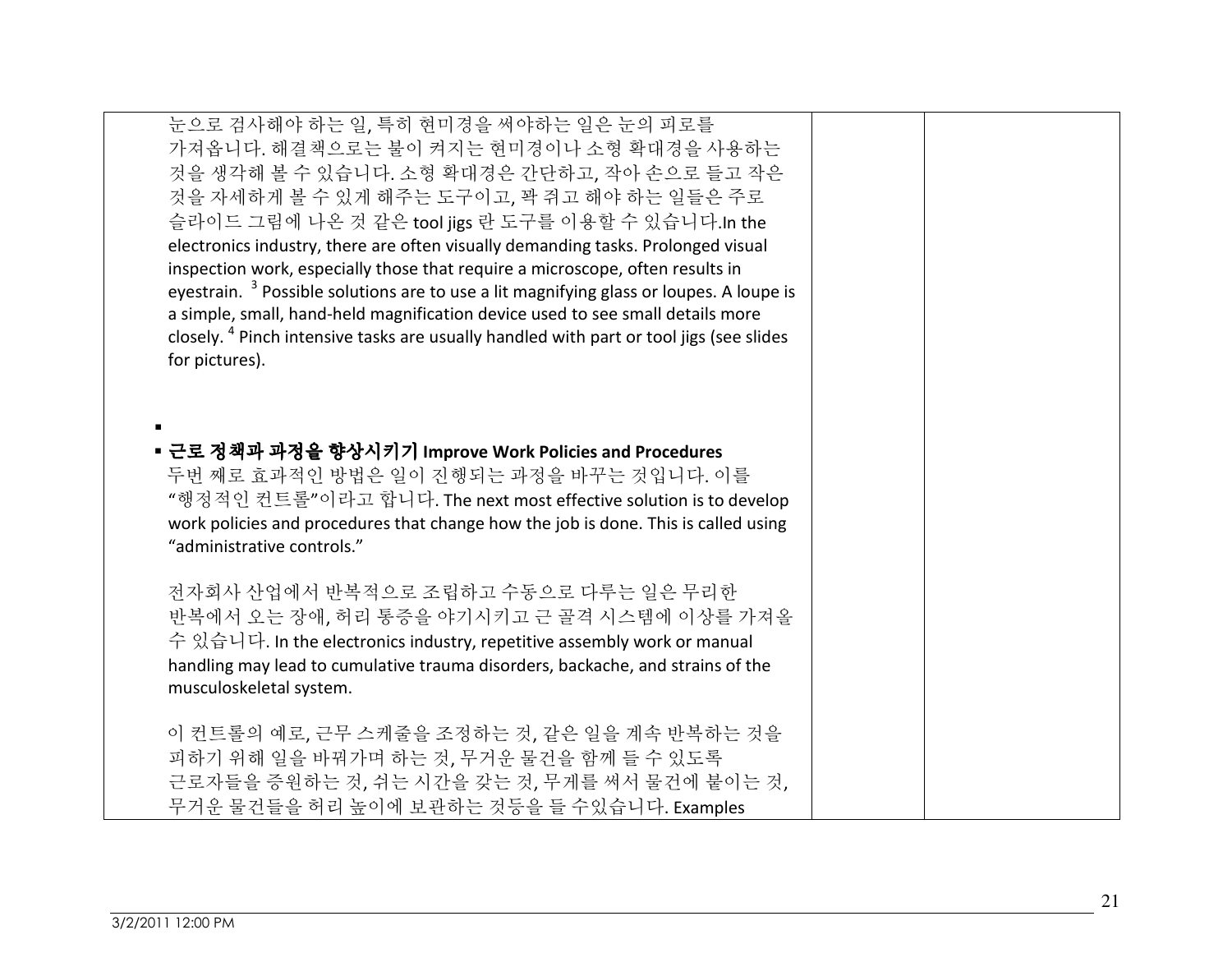| include adjusting work schedules or rotating jobs so workers are not doing the<br>same tasks over and over, increasing staff so there is help available when lifting<br>heavy objects, providing breaks, labeling loads with their weight, and requiring<br>that heavy objects be stored at waist level.                                                                                                                                                                                                                                                                                                                                                                                                                                                                                                                                                                                                                           |  |
|------------------------------------------------------------------------------------------------------------------------------------------------------------------------------------------------------------------------------------------------------------------------------------------------------------------------------------------------------------------------------------------------------------------------------------------------------------------------------------------------------------------------------------------------------------------------------------------------------------------------------------------------------------------------------------------------------------------------------------------------------------------------------------------------------------------------------------------------------------------------------------------------------------------------------------|--|
| 적합한 신체 역학사용과 알맞은 방법으로 들어올리는 것등에 대해 근로자들을<br>트레이닝하는 것 역시 이 범주에 속합니다. 근로자들에게 들어올리는 방법을<br>가르치는 것은 중요하지만, 이는 언제나 들어올려야 하는 양을 줄일 수 있도록<br>공학적이나 행적적인 컨트롤을 함께 사용해야 합니다. Training workers on the<br>use of proper body mechanics and proper lifting techniques also falls into this<br>category. Training programs that teach workers how to lift are important but<br>should always be used in combination with engineering or administrative controls<br>that reduce the amount of lifting needed.<br>만약 안전하게 들어올리거나 운반하기에 물건이 너무 무겁거나 힘들다면 두<br>사람 이상이 이 작업에 배치되어야 하고, 그 물건은 더 가볍고 쉽게 다룰 수<br>있게 재 디자인 되거나 포장을 다시해야 합니다. 혹은 카트나 기중기 등의<br>공학적인 도움을 받아야 합니다. If objects are too heavy or awkward to lift and<br>carry safely, more people should be assigned to the task, the materials should be<br>redesigned or repackaged to be lighter and easier to handle, or mechanical assists<br>such as carts or hoists should be provided. |  |
| ■ 개인적인 보호용품을 구비하는 것 Use Personal Protective Equipment<br>위험 요소를 줄이도록 작업이나, 장비, 작업 규칙등을 재 디자인할 수 없다면,<br>개인적인 보호용품 (PPE)을 사용합니다. If you are unable to redesign the job,<br>equipment, or work policies to reduce risks, personal protective equipment (PPE) can<br>be used.                                                                                                                                                                                                                                                                                                                                                                                                                                                                                                                                                                                                                                                         |  |
| 인체공학적 문제점을 대처하는데 도움을 줄 수 있는 개인적인 보호용품(PPE)의<br>예로 무릎을 꿇고 해야하는 작업을 위한 무릎 패드, 어깨에 싣고 운반하는<br>짐으로부터 완충작용을 해 줄 어깨 패드, 차갑거나 진동으로부터 보호해줄 장갑                                                                                                                                                                                                                                                                                                                                                                                                                                                                                                                                                                                                                                                                                                                                                                                              |  |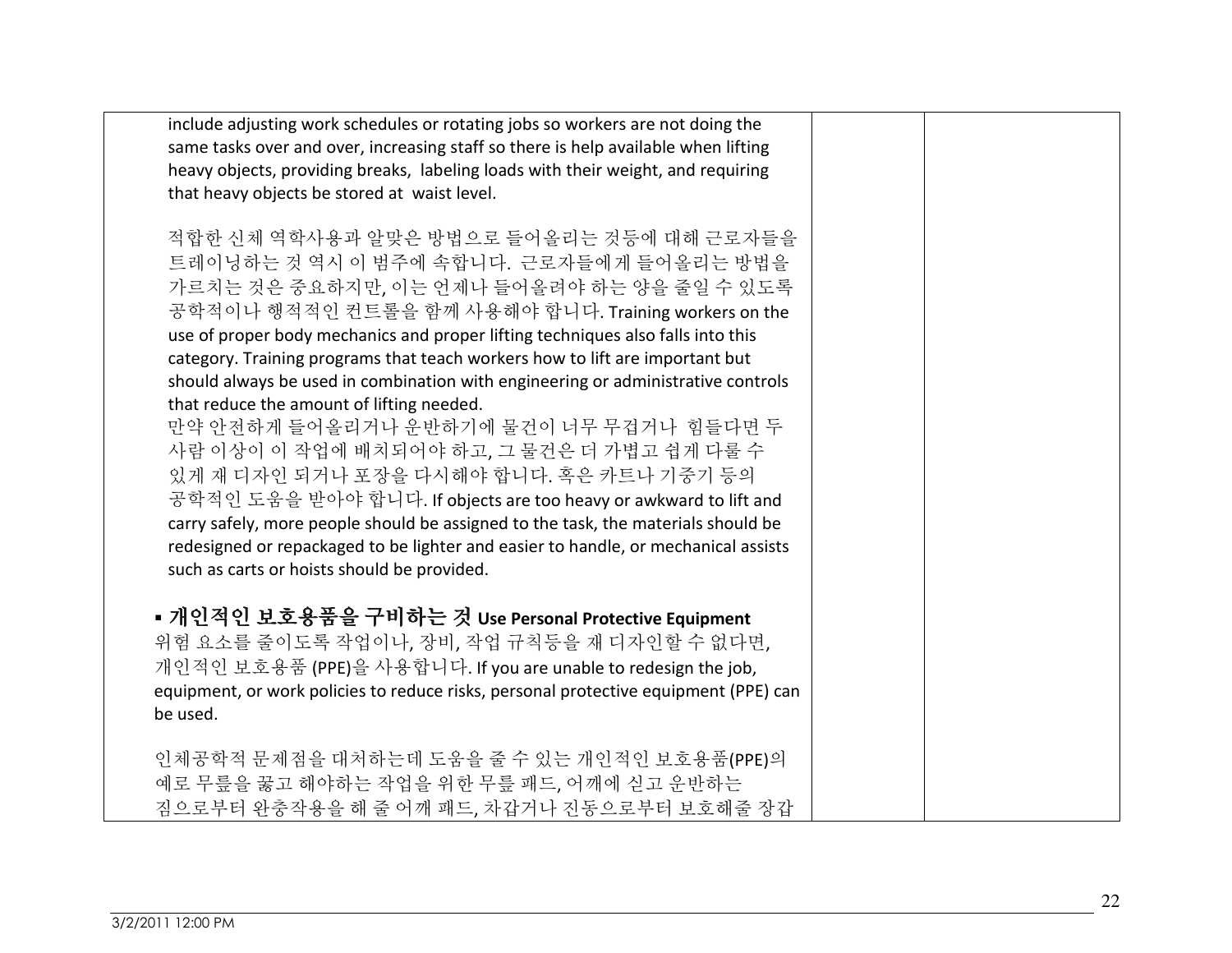| 등을 생각해 볼 수 있습니다. Examples of PPE that can help address ergonomic                       |  |
|----------------------------------------------------------------------------------------|--|
| problems are knee pads for kneeling tasks, shoulder pads to cushion loads carried on   |  |
| the shoulder, and gloves to protect against cold or vibration.                         |  |
|                                                                                        |  |
| 어떤 근로자들은 개인 보호용품(PPE)로써 허리 안전 벨트를 받았습다. 그러나                                            |  |
| 전문가들이 광범위하게 조사한 바를 토대로 허리 안전 벨트는 허리 부상을                                                |  |
| 예방하는데 효과적이지 못하다고 결론을 내린 바 있습니다. 사실, 어떤 사람들은                                            |  |
| 오히려 부드러운 조직과 장기에 압력을 주고 근육을 약하게 함으로써 상해를                                               |  |
| 유발시킬 수있다고 믿습니다. Some workers are given back belts as PPE. Back belts                   |  |
| have been studied extensively and experts have concluded that they are not effective   |  |
| in preventing back injuries. Some believe that, in fact, they may cause injury to your |  |
| back by putting pressure on soft tissues and organs and making muscles weaker.         |  |
| 가장 중요한 것은, 이런 용품들이 근로자들을 더욱 강하게 만들거나 다루기                                               |  |
| 힘들고 너무 무거운 물건을 더욱 잘 들어올릴 수 있게 만드는 것이 아니라는                                              |  |
| 것입니다. 작업장에서의 안전과 건강 국가 연구소 (NIOSH)는 회사가 근로자들을                                          |  |
| 보호하는데 허리 벨트를 의존하지 말라고 당부합니다. 대신, 회사가 작업장                                               |  |
| 평가와 위험요소 줄이기, 근로자 트레이닝 등을 포함하는 종합적인 인체공학                                               |  |
| 프로그램을 실행할 것을 권장하고 있습니다. Most importantly, they do not make                             |  |
| you stronger or more able to perform a lift that is awkward or too heavy. The          |  |
| National Institute for Occupational Safety and Health (NIOSH) recommends that          |  |
| employers not rely on back belts to protect workers. Instead, it recommends that       |  |
| employers implement a comprehensive ergonomics program that includes workplace         |  |
| assessment, hazard reduction, and worker training.                                     |  |
|                                                                                        |  |
| 요약해보면, 이것들을 기억해야 합니다: 인체공학적 상해를 막을 수 있는 가장                                             |  |
| 효과적인 방법은 위험요소에 대한 노출을 줄이거나 없앨 수 있도록 공학적이고                                              |  |
| 행정적인 컨트롤을 사용하는 것입니다. 이것이 불가능할 때, 또는 더욱 효과적인                                            |  |
| 해결책이 실행되기를 기다리는 동안, 개인보호용품이 보호책으로 중요하게                                                 |  |
| 쓰일 수 있습니다. To sum up, remember this: The most effective way to prevent                 |  |
| ergonomic injury is to use engineering and administrative controls that reduce or      |  |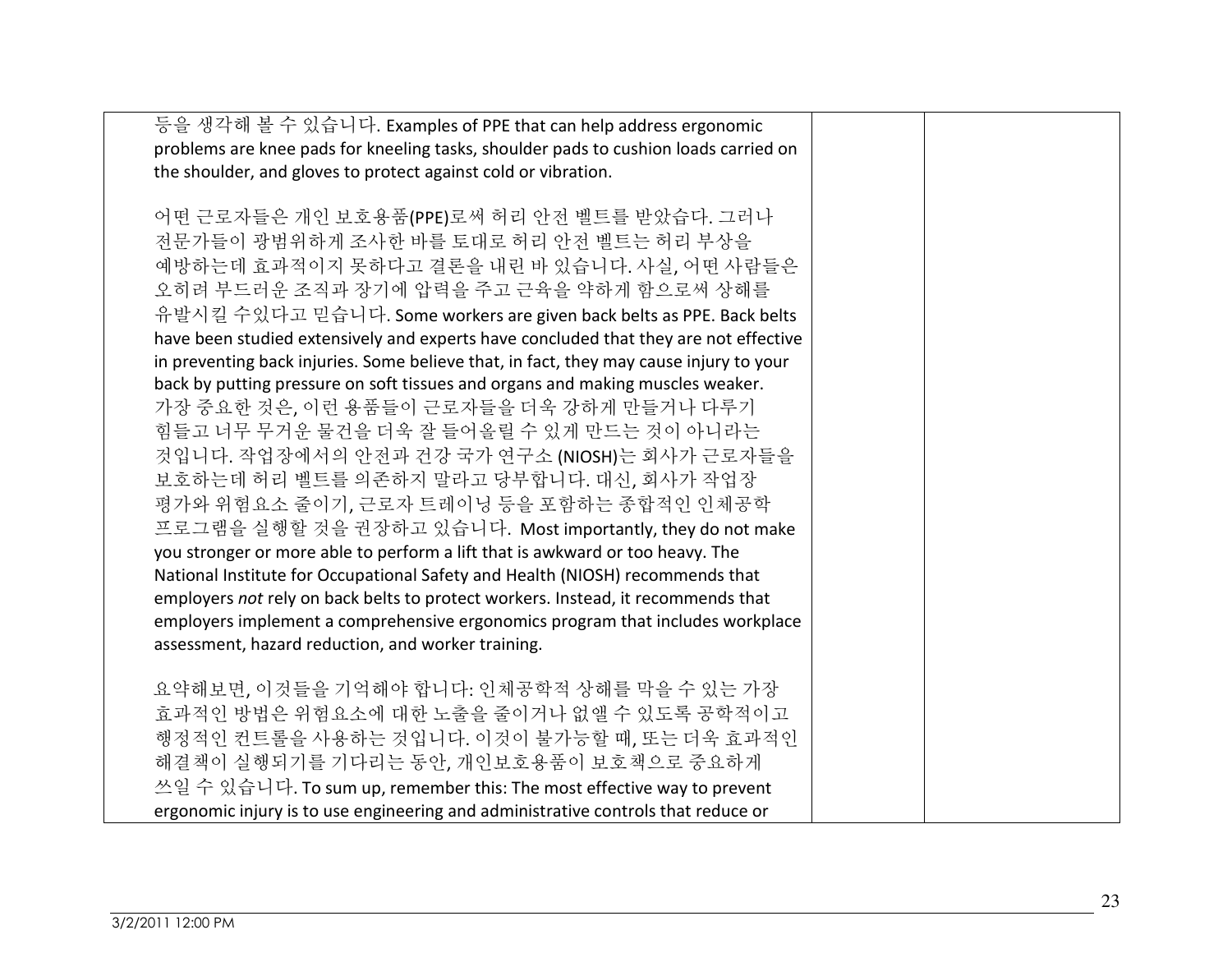| eliminate exposure to risk factors. When this is not possible, or while you are waiting<br>for more effective solutions to be implemented, personal protective equipment can<br>provide important protection.                                                                                                                                                                                                                                                                                                    |  |
|------------------------------------------------------------------------------------------------------------------------------------------------------------------------------------------------------------------------------------------------------------------------------------------------------------------------------------------------------------------------------------------------------------------------------------------------------------------------------------------------------------------|--|
| 2) 소그룹 활동 Small Group Activity                                                                                                                                                                                                                                                                                                                                                                                                                                                                                   |  |
| 강사는 현미경을 사용하여 칩 조립하는 사진을 보여주며 해결책에 대해 여러<br>아이디어를 이끌어낸다. 다음의 질문들을 참여자들에게 물어본다.: The instructor<br>will present the video still of the chip assembly using microscope by leading a<br>brainstorm on possible solutions. Ask the class:                                                                                                                                                                                                                                                                            |  |
| 우리는 이제 이런 일을 하는 것이 통증을 야기시키는지 알아보기위해 이<br>작업을 분석해 보려고 합니다. We are now going to analyze this task to<br>determine why someone doing it might experience pain.                                                                                                                                                                                                                                                                                                                                                     |  |
| 이 업무에 위험요소는 무엇입니까? What are the risk factors in this job task?                                                                                                                                                                                                                                                                                                                                                                                                                                                   |  |
| 이 위험 요소들을 줄이거나 없앨 수 있는 방법은 무엇입니까?<br>What are some ways these risk factors can be reduced or eliminated?                                                                                                                                                                                                                                                                                                                                                                                                         |  |
| 이 예가 끝나면, 참가자들은 소그룹으로 나뉘어서, 비디오에 제시된 다른 업무에<br>대해 인체공학적 분석을 해보도록 한다. 각 비디오 장면은 각각 다른 업무를<br>보여주어 3-4 그룹이 다른 업무에 대해 worksheet 을 이용해서 분석할 수 있도록<br>한다. 이 비디오에 나온 업무들은 다음과 같다: After this example, the participants,<br>through a small group activity, will conduct an ergonomic analysis of the other job tasks<br>presented in the video. One video still, each showing a different job task, will be given to<br>3-4 small group to analyze using a worksheet. Job tasks sampled<br>from the video may include: |  |
| 일반 컴퓨터 사용 General computer usage<br>• 트레이/컨베이어 벨트 사용 Tray/conveyor belt activity                                                                                                                                                                                                                                                                                                                                                                                                                                 |  |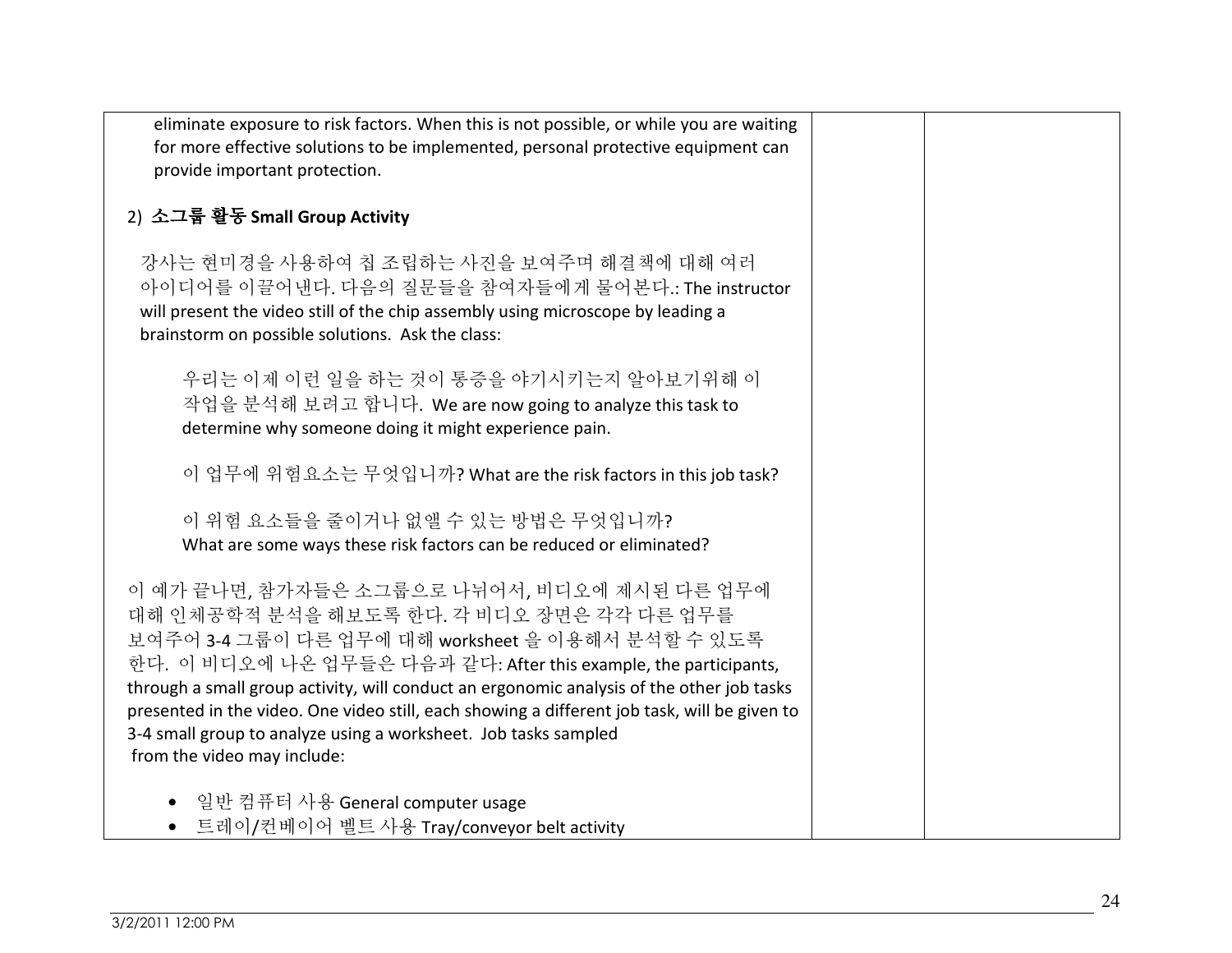| • 손으로 철판에 나사를 끼우기 Inserting screws by hand into metal plates<br>• 섬세한 붓으로 마이크로 칩을 칠하기 Applying coating to microchips with fine<br>brush                                                                                                                                                                                                                                                                                                                          |  |
|------------------------------------------------------------------------------------------------------------------------------------------------------------------------------------------------------------------------------------------------------------------------------------------------------------------------------------------------------------------------------------------------------------------------------------------------------------------|--|
| 그리고 나서, Worksheet #1, "인체공학적 문제점을 해결하기"를 이용하여 각<br>소그룹에서 위험 요소, 해결책, 해결책을 실행에 옮길 수 있는 초기 단계를<br>적어나가도록 한다. 각 그룹이 클라스에서 발표하도록 한다. Then, small groups<br>using Worksheet #1, Solving Ergonomic Problems will identify risk factors, solutions,<br>and initial steps that can be taken to implement their solutions. Groups report back to<br>the class.                                                                                                            |  |
| 클라스를 3-5 명 정도의 소그룹으로 나눈다. 모두 Worksheet #1 을 꺼내도록 한다.<br>가능한 한 비슷한 업무를 하는 사람끼리 같은 그룹을 만든다. 이번 활동에 대해<br>설명한다: Break the class into small groups of 3 to 5 people. Ask everyone to take out<br>Worksheet #1. If possible, group together people who do similar jobs. Explain the<br>activity:                                                                                                                                                                      |  |
| 우리는 인체공학적 위험 요소와 그것들을 줄이거나 없앨 수 있는 여러 방법에<br>대해서 토론을 했습니다. We've discussed ergonomic risk factors and various<br>solutions that can be used to eliminate or reduce them.<br>이번에는 소그룹으로 한가지의 인체공학적 문제점을 놓고 분석해보도록<br>하겠습니다. 좀 전에 우리가 만들었던 목록 중에서 각 그룹 당 한가지 업무를<br>골라주십시오. 그리고 Worksheet #1 을 사용하여 그 일을 하는데 있어서<br>인체공학과 관련된 위험 요소들을 알아보도록 합니다. You will now work in small<br>groups to analyze one specific ergonomic problem. Each group will pick one job task |  |
| from the list we made earlier. Using Worksheet #1, identify the ergonomic-related risk<br>factors for this job task.                                                                                                                                                                                                                                                                                                                                             |  |
| 그리고나서,공학적 컨트롤, 행정적 컨트롤, 그리고 적절하게 사용 가능하다면,                                                                                                                                                                                                                                                                                                                                                                                                                       |  |
| 개인적 보호 용품 해결책등을 모색해보도록 하십시오. Then come up with                                                                                                                                                                                                                                                                                                                                                                                                                   |  |
| engineering, administrative, and PPE solutions, if appropriate, that can be used.                                                                                                                                                                                                                                                                                                                                                                                |  |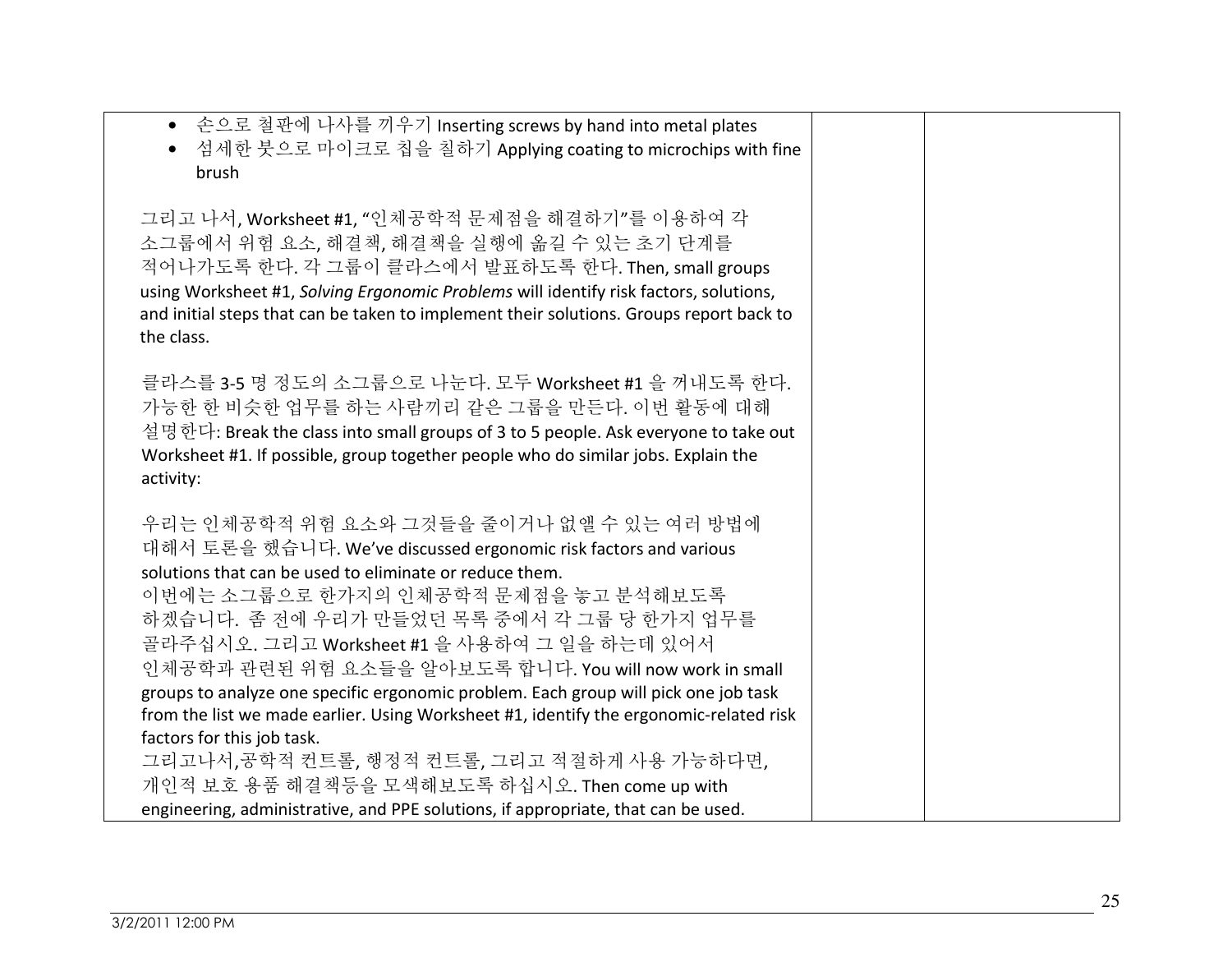| 인체공학적인 문제점에는 개인적 보호 용품 해결책이 많지 않다는 것을<br>기억하셔야합니다. Remember that there aren't many PPE solutions to ergonomic<br>problems, so focus primarily on finding engineering and administrative controls.<br>15 분 후, 다시 클라스를 한 자리에 모이게 한다. 각 그룹에게 어떤 업무를 골랐는지<br>발표하고, 그 일에서 발생하는 위험 요소들에 대해 설명하고 해결책을 나열하도록<br>한다. 큰 종이에 해결책을 기록한다. After 15 minutes, bring the class back together.<br>Ask each group to identify the job task they chose, to explain the risk factors for the<br>job task, and to list their solutions. Record the solutions on a flipchart page.<br>모든 그룹의 발표가 끝나면,근로자 개인이 해결책이 실행되기 위해 할 수 있는<br>것이 무엇인지에 대해 각 그룹에게 묻는다. After all groups have reported, go back<br>and ask each group in turn what individual workers can do to get solutions<br>implemented. 각 개인의 해결책의 예로서 필요할 때 도움을 청한다든지, 가능하면<br>안전하게 들어올리는 기술을 이용한다든지, 문제점을 보고하는 것등을 들 수<br>있다. Examples of individual solutions might include asking for help when needed,<br>practicing safe lifting techniques when possible, and reporting problems. |                    |  |
|------------------------------------------------------------------------------------------------------------------------------------------------------------------------------------------------------------------------------------------------------------------------------------------------------------------------------------------------------------------------------------------------------------------------------------------------------------------------------------------------------------------------------------------------------------------------------------------------------------------------------------------------------------------------------------------------------------------------------------------------------------------------------------------------------------------------------------------------------------------------------------------------------------------------------------------------------------------------------------------------------------------------------|--------------------|--|
| F. 인체공학 프로그램을 홍보하기 Promoting Ergonomics Programs.<br>이 수업에서는 Cal/OSHA (직업 안전 위생 관리국) 인체공학 기준 요건에 대해<br>배우고 일터에서 어떻게 개선을 실행할 수 있을지 함께 계획을 세운다. The class<br>learns about the requirements of the Cal/OSHA Ergonomics Standard and plan together<br>on how to take action to make improvements in the workplace.<br>1) Cal/OSHA 직업 안전 위생 관리국 인체공학 Cal/OSHA Ergonomics<br>직업 안전 위생 관리국이 인체공학에 대한 기준이 있고 그 기본 요건에 대해<br>회사에 세세하게 설명해 주고 있다는 것을 우리가 아는 것이 중요합니다. 만약<br>다음의 경우, 무리한 반복에서 오는 장애를 예방하기 위해 회사가 조취를 취하도록<br>요구됩니다: It is important for you to know that Cal/OSHA has an ergonomics                                                                                                                                                                                                                                                                                                                                                                                                                                     | 10 분<br>10 minutes |  |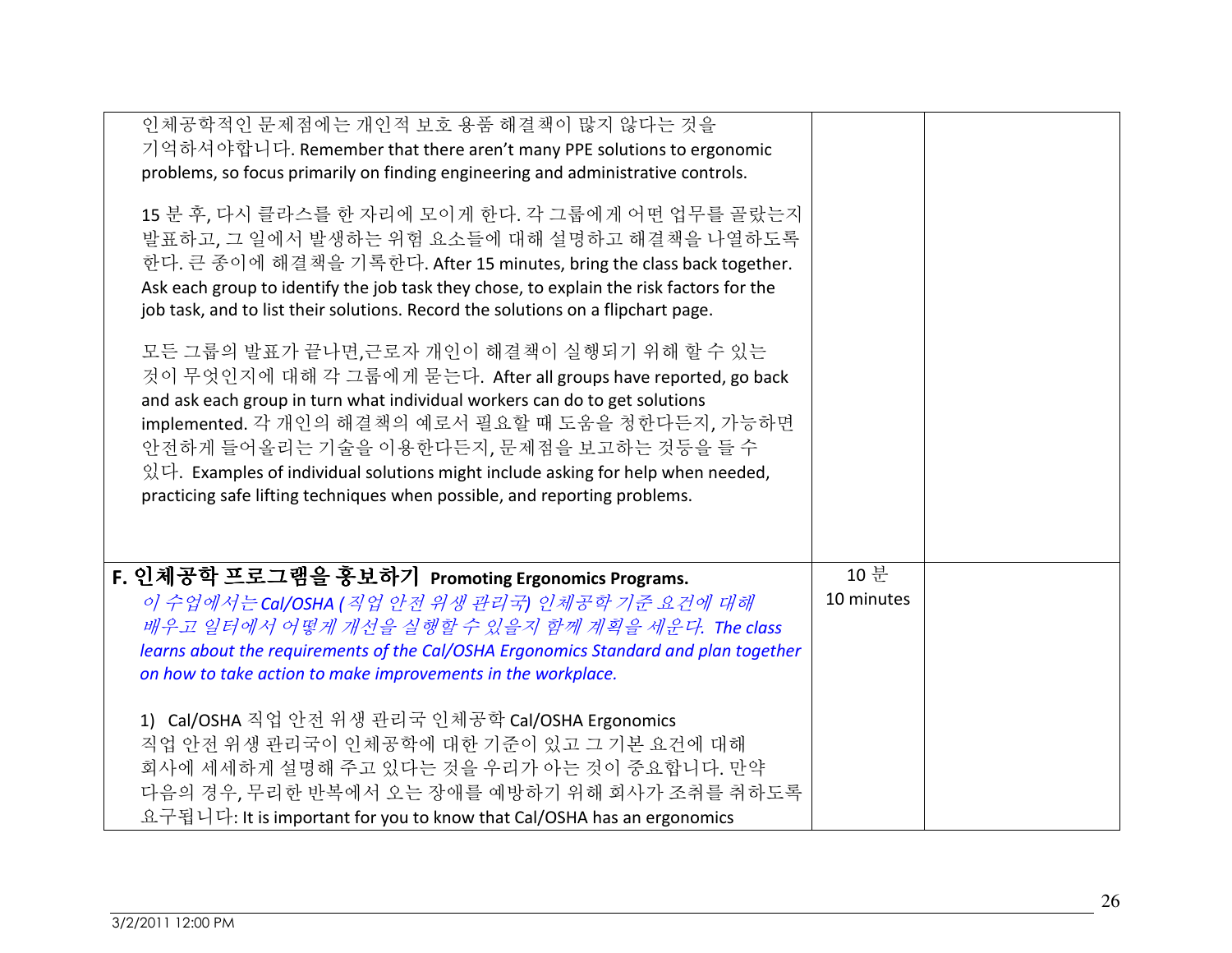| standard that spells out basic requirements for employers. The standard requires<br>employers to take action to prevent repetitive motion injuries if:                                                                                                                                  |  |
|-----------------------------------------------------------------------------------------------------------------------------------------------------------------------------------------------------------------------------------------------------------------------------------------|--|
| ■ 두 명의 근로자들이 12개월 내에 무리한 반복에서 비롯된 상해를 보고할<br>경우 Two workers have reported repetitive motion injuries within a 12-<br>month period                                                                                                                                                       |  |
| -그리고 and-                                                                                                                                                                                                                                                                               |  |
| 이런 상해가 같은 일을 함으로써 발생되었고 그것을 의사에게<br>$\blacksquare$<br>진단받았을 때 These injuries are a result of performing identical work and<br>are diagnosed by a physician.                                                                                                                             |  |
| 이런 일이 발생하면, 회사는 반복되는 동작으로 인한 상해를 최소화 할 수<br>있도록 다음과 같은 프로그램을 만들어야 합니다. 회사는: If this happens, the<br>employer must establish a program to minimize repetitive motion injuries. The<br>employer must:                                                                                     |  |
| 몸에 스트레스를 주는 업무를 평가하기 Evaluate work activities<br>that are stressful to the body.                                                                                                                                                                                                        |  |
| 작업대를 재 디자인하고 조절 가능한 도구, 일을 돌아가면서<br>하는 것등의 컨트롤을 실행하기 Implement controls such as redesigning<br>workstations, adjusting tools, or rotating jobs.                                                                                                                                         |  |
| 반복 동작으로 인한 상해의 원인과 증상, 초기 진단과 보고의<br>중요성, 문제점을 줄이고 컨트롤 할 수 있도록 회사가 사용하는 방법에<br>대해 근로자들을 훈련시키기 Train workers on the symptoms and causes<br>of repetitive motion injuries, the importance of early reporting and<br>diagnosis, and the methods the employer uses to control or reduce the |  |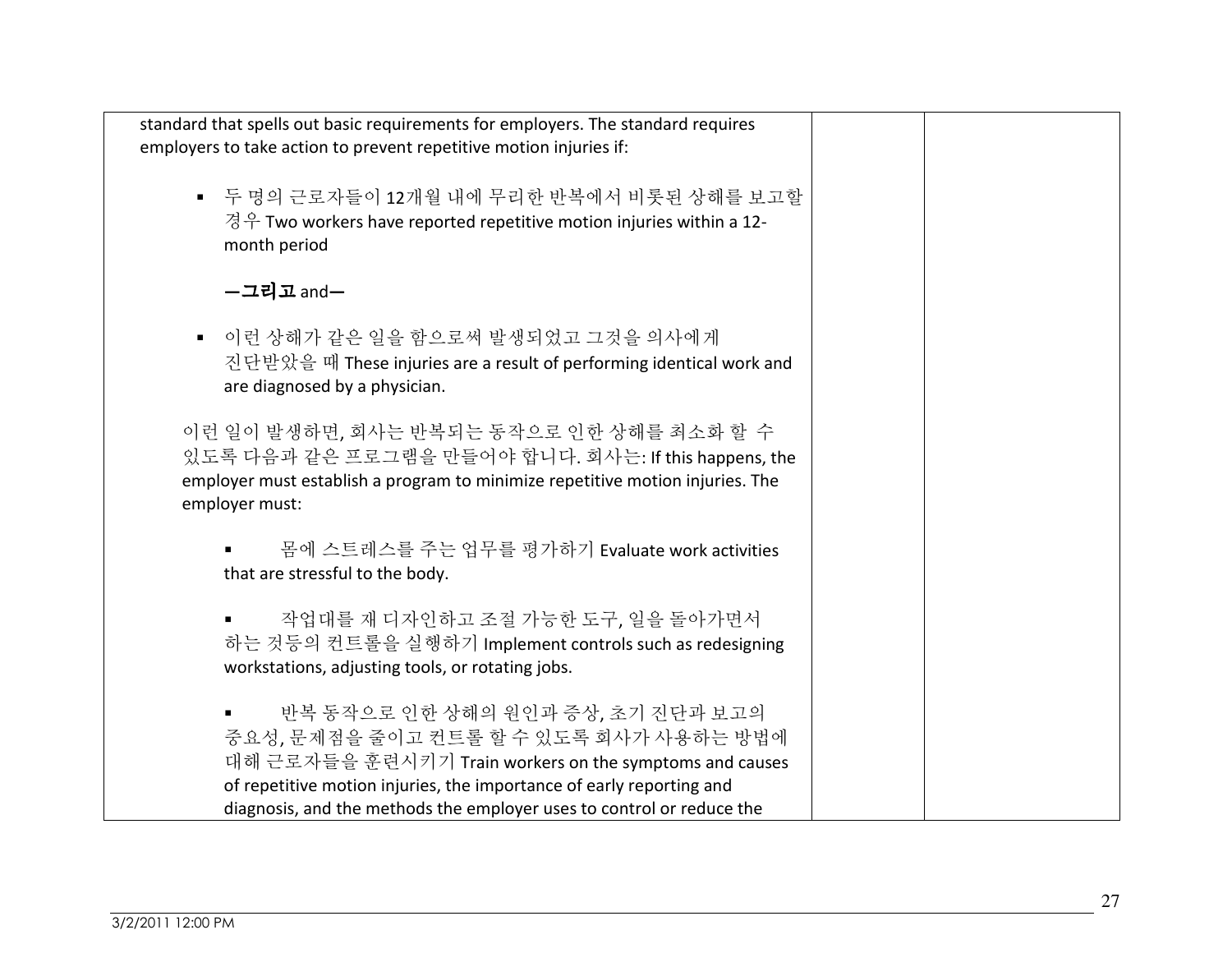| problem.                                                                                                                                                                                                                                                                                                                                                                                    |  |
|---------------------------------------------------------------------------------------------------------------------------------------------------------------------------------------------------------------------------------------------------------------------------------------------------------------------------------------------------------------------------------------------|--|
| 그러나 그 기준은 한계가 있습니다. 직업 안전 위생 관리국이 그 기준을<br>시행하기에는 지원이 부족한 상태입니다. 직업 안전 위생 관리국을 자료로<br>삼고,자신의 근로지에서 회사와 함께 종합적 프로그램을 구축하는 것이 가장<br>바람직한 방법이라 볼 수 있다. The standard has limitations. Cal/OSHA also has<br>limited resources to enforce it. While Cal/OSHA may be a resource, it is best if<br>you can work with your employer to get a comprehensive program established in<br>your workplace. |  |
| 2) 실행에 옮기기 Taking Action<br>트레이닝에서 배운 것을 토대로하여 실행에 옮기는 과정을 함께 모색해본다: The<br>class decides together on action steps based on what they have learned in the training:                                                                                                                                                                                                                         |  |
| 첫번째로 고쳐보고 싶은 문제점은 무엇입니까? What problem do you want to<br>tackle first?                                                                                                                                                                                                                                                                                                                       |  |
| 이 문제점을 해결하기 위해 개인/그룹이 할 수 있는 것은 무엇입니까? What<br>can the following individuals/groups do to help solve this problem?<br>- 회사 Employer<br>- 근로자 Worker<br>- AIWA                                                                                                                                                                                                                               |  |
| 효과적인 인체공학 프로그램의 구성요소들의 예: Examples of effective<br>ergonomic program components can be presented:                                                                                                                                                                                                                                                                                           |  |
| 운영진들의 관심과 노력 Management commitment.<br>$\bullet$                                                                                                                                                                                                                                                                                                                                            |  |
| 근로자들의 참여 Worker involvement.                                                                                                                                                                                                                                                                                                                                                                |  |
| 과제를 실행하기 위해 인체공학팀, 위원회, 또는 근로 그룹들과 같이 조직을                                                                                                                                                                                                                                                                                                                                                   |  |